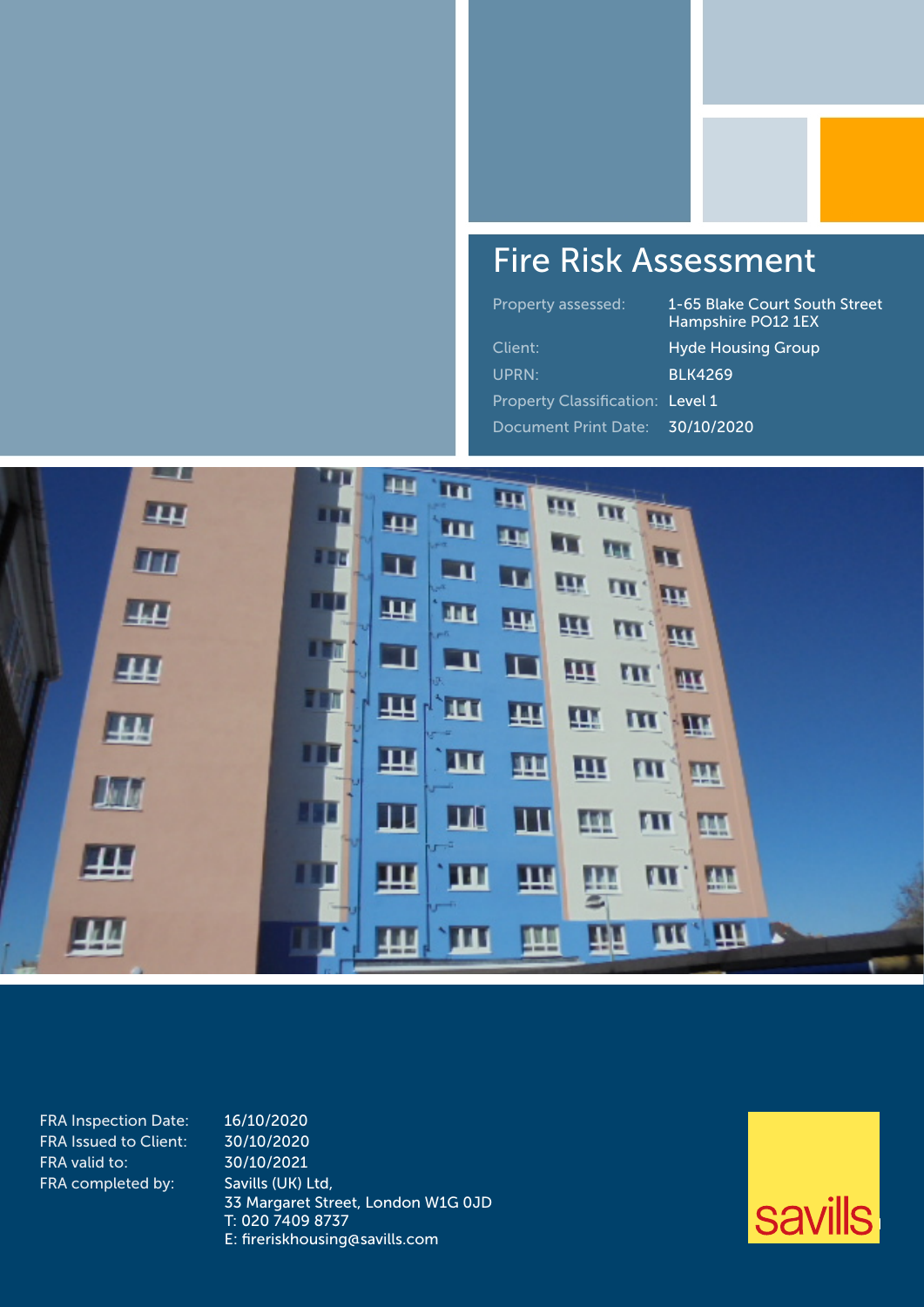## **Contents**



- 1 Executive Summary
	- 1.1 Compliance and Risk Record
	- 1.2 Recommendation Summary
	- 1.3 Evacuation Strategy

### 2 Action Plan

- 2.1 Recommendations from this Assessment
- 2.2 Recommendations from Previous Assessments

### 3 Introduction and Scope

- 3.1 Limitations
- 3.2 Legislation
- 3.3 Risk Level
- 3.4 Recommendation Priorities
- 4 Property Details
- 5 FRA Questionnaire
- 6 BAFE Certificate

Please Note - The Action Plan within this report will update to reflect the status of each recommendation as at the date on which the report is generated. Please refer to the Document Print Date on the cover page.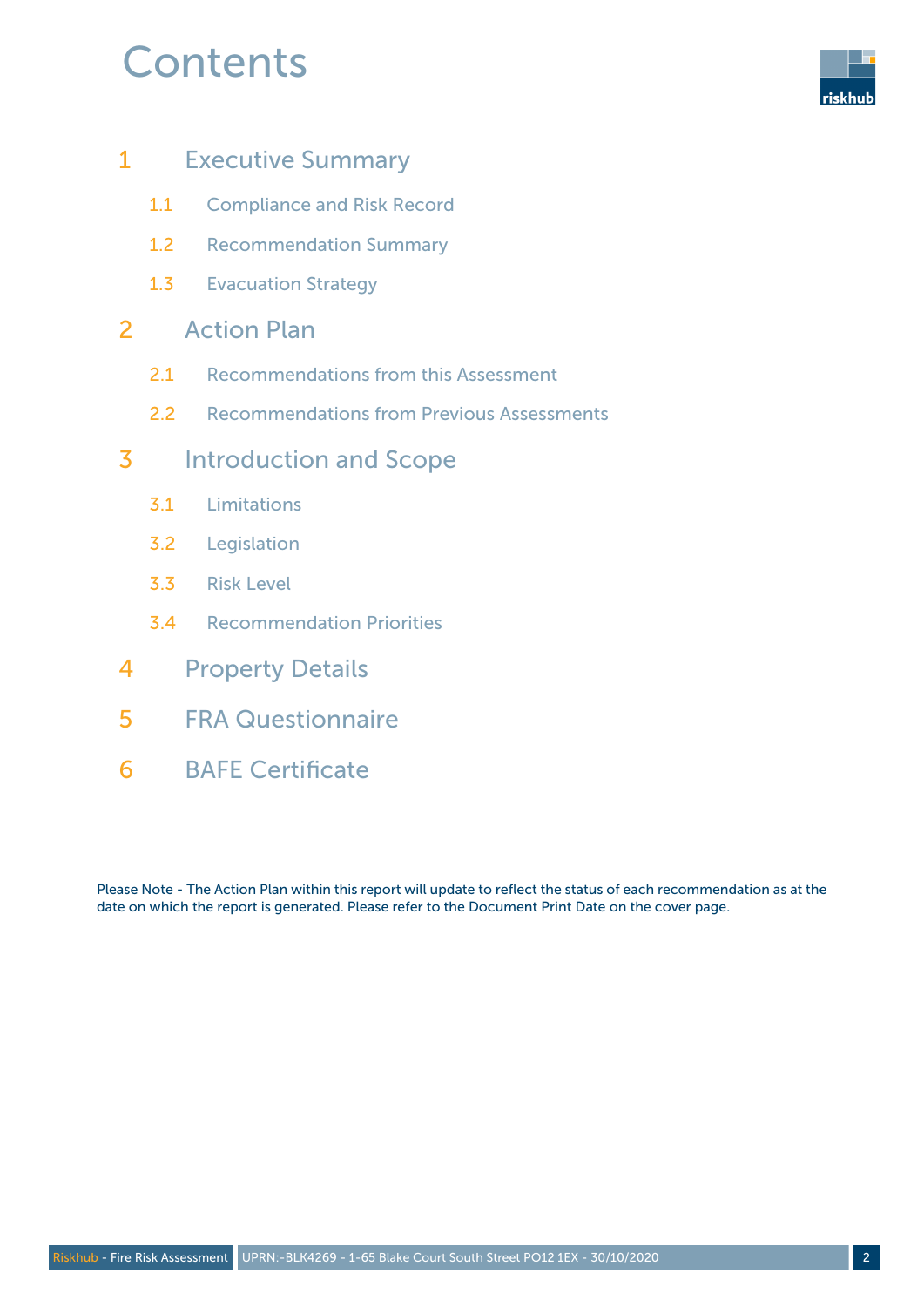## 1 Executive Summary



| <b>Property Classification</b>          | Level 1                              |
|-----------------------------------------|--------------------------------------|
| <b>BAFE SP205 -1 Certificate Number</b> | <b>Refer to Master Property List</b> |
| <b>Responsible Person</b>               | <b>Hyde Housing Group</b>            |
| <b>Assessment Completed by</b>          | <b>Philip Johnston</b>               |
| <b>Assessment Checked by</b>            | John Herbison                        |
| Date of inspection                      | 16/10/2020                           |
| Date of Assessment Issue to Client      | 30/10/2020                           |

| Taking into account the fire prevention measures observed<br>at the time of this risk assessment, it is considered that the<br>hazard from fire (likelihood of fire) at this property is:                                                                                 | Medium               |
|---------------------------------------------------------------------------------------------------------------------------------------------------------------------------------------------------------------------------------------------------------------------------|----------------------|
| Taking into account the nature of the property and<br>occupants, as well as fire protection and procedural<br>arrangements observed at the time of this fire risk<br>assessment, it is considered that the consequences for life<br>safety in the event of fire would be: | <b>Moderate Harm</b> |
| The derived assessment risk rating of the property is:                                                                                                                                                                                                                    | Moderate             |
| On satisfactory completion of all remedial works the risk<br>rating of this property may be reduced to:                                                                                                                                                                   | <b>Tolerable</b>     |

Recommended Reassessment Date 30/10/2021

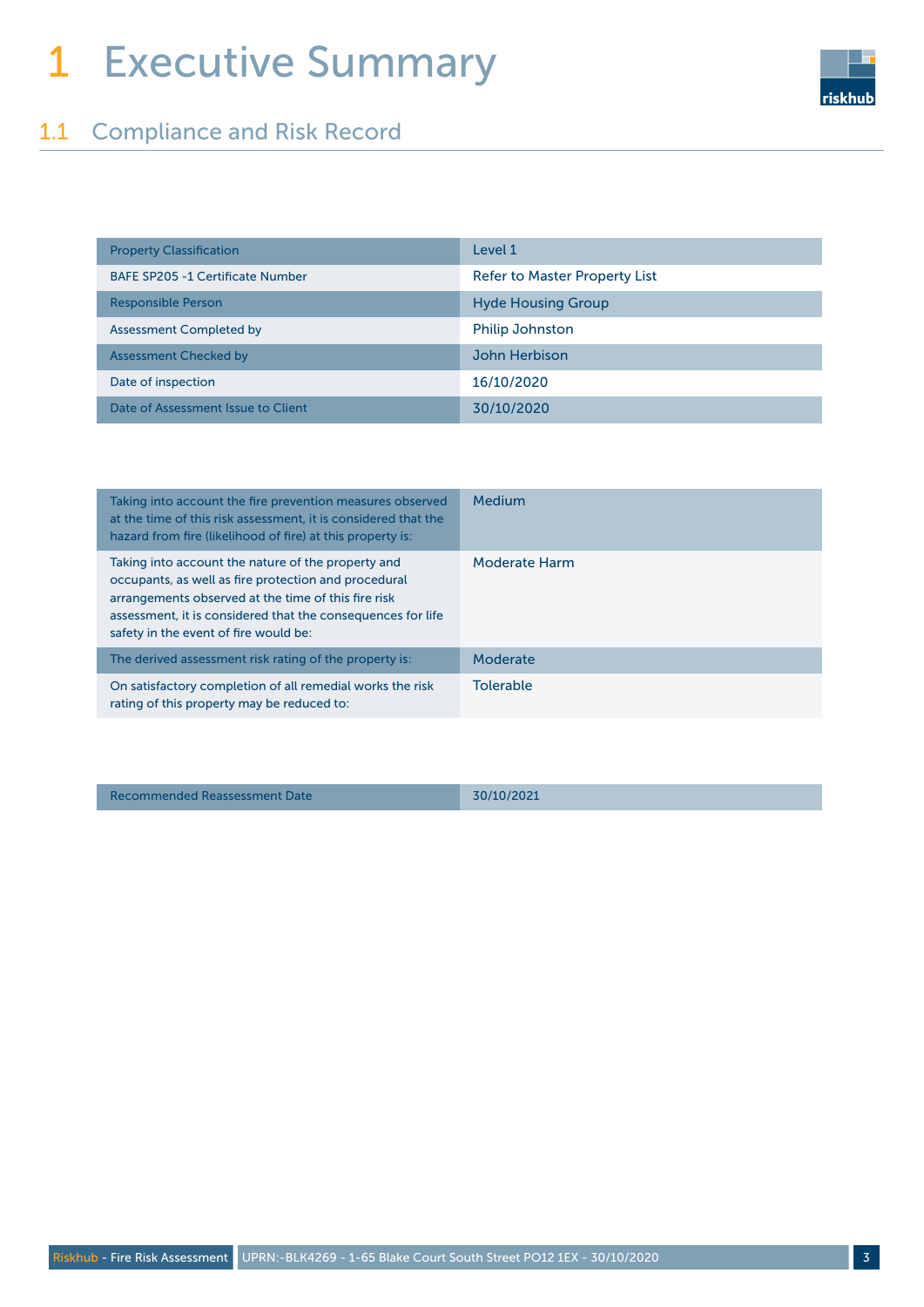

## 1.2 Recommendation Summary

| Priority         | Number of recommendations not complete |                       |                      |
|------------------|----------------------------------------|-----------------------|----------------------|
|                  | From previous assessments              | At time of assessment | At report print date |
|                  |                                        |                       |                      |
| A                |                                        |                       |                      |
| B                |                                        |                       |                      |
|                  |                                        |                       |                      |
| $\mathsf{R}$     |                                        |                       |                      |
| Man1             |                                        |                       |                      |
| Man <sub>2</sub> |                                        |                       |                      |

Note: See section 3.4 for the timescales associated with each priority in the table above.

## 1.3 Evacuation Strategy

| Evacuation strategy for this property at time of assessment | <b>Stay Put</b>                                                                                                                                                   |
|-------------------------------------------------------------|-------------------------------------------------------------------------------------------------------------------------------------------------------------------|
| <b>Notes</b>                                                | The property is a purpose built block with an<br>adequate standard of compartmentation. The<br>current Stay Put evacuation strategy is considered<br>appropriate. |
| Recommended evacuation strategy for this property           | <b>Stay Put</b>                                                                                                                                                   |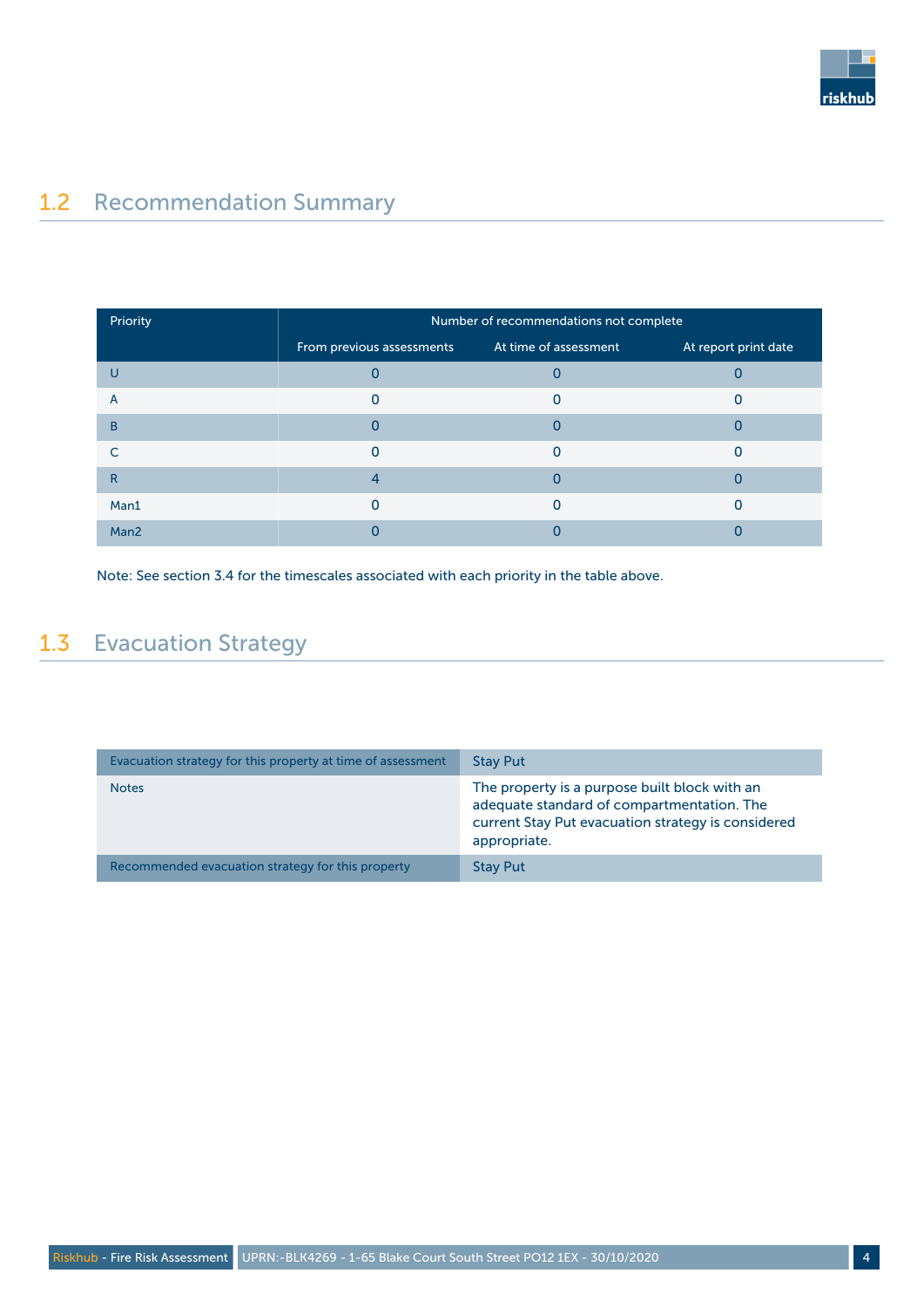# 2 Action Plan

## 2.1 Recommendations from this Assessment



Details Comments/recommendations Photo

### 2.2 Status of Previous Recommendations

| <b>Details</b>                     |                                | Comments/recommendations                                                                                                                                                        |                                                                                                                                                                                                                                                                                       | Photo              |
|------------------------------------|--------------------------------|---------------------------------------------------------------------------------------------------------------------------------------------------------------------------------|---------------------------------------------------------------------------------------------------------------------------------------------------------------------------------------------------------------------------------------------------------------------------------------|--------------------|
| Question                           | K.1                            | Comment: The means of escape design does not meet                                                                                                                               |                                                                                                                                                                                                                                                                                       |                    |
| <b>Section</b>                     | <b>Means of Escape</b>         | current regulations but as they are not retrospective this<br>is deemed satisfactory. Current regulations would require                                                         |                                                                                                                                                                                                                                                                                       |                    |
| <b>Action ID</b>                   | 370434                         | blocks of flats over 30m to have sprinklers installed in flats<br>to BS 9251.                                                                                                   |                                                                                                                                                                                                                                                                                       |                    |
| Quantity<br>- Known<br>- Potential | 65<br>65                       | Recommendation: It is recommended to consider a<br>programme of works for the provision of sprinklers<br>to the flats to meet BS 9251 when the building is next<br>refurbished. |                                                                                                                                                                                                                                                                                       |                    |
| <b>Priority</b>                    | R                              | Due Date: Unlimited                                                                                                                                                             | <b>Client Status: Assigned</b>                                                                                                                                                                                                                                                        |                    |
|                                    |                                | <b>Review Status: Unresolved</b>                                                                                                                                                |                                                                                                                                                                                                                                                                                       |                    |
| Question                           | K.2                            |                                                                                                                                                                                 | Comment: The escape stairs are provided with adequate                                                                                                                                                                                                                                 |                    |
| <b>Section</b>                     | <b>Means of Escape</b>         |                                                                                                                                                                                 | lobby protection. Existing screens and doors to the stairs<br>appear to offer 30 minute fore resistance as Georgian                                                                                                                                                                   |                    |
| <b>Action ID</b>                   | 370449                         |                                                                                                                                                                                 | wired glass. Improvements could be made to the stair<br>doors and side screens to bring them up to current<br>standards. 2 doors and 2 side screens per floor.                                                                                                                        |                    |
| Quantity<br>- Known<br>- Potential | 22<br>22                       | Recommendation: The screens should be replaced with<br>120 minutes fire resisting construction with insulated<br>glazing provided where required. FD60S S/C doors<br>required.  |                                                                                                                                                                                                                                                                                       |                    |
| Priority                           | $\mathsf{R}$                   | <b>Due Date: Unlimited</b>                                                                                                                                                      | <b>Client Status: Assigned</b>                                                                                                                                                                                                                                                        |                    |
|                                    |                                | <b>Review Status: Unresolved</b>                                                                                                                                                |                                                                                                                                                                                                                                                                                       |                    |
| Question                           | K.15                           | Comment: The stairs and lobbies are not provided with                                                                                                                           |                                                                                                                                                                                                                                                                                       |                    |
| Section                            | <b>Means of Escape</b>         | ventilation system.                                                                                                                                                             | an adequate automatic or remotely operated smoke                                                                                                                                                                                                                                      |                    |
| <b>Action ID</b>                   | 370435                         |                                                                                                                                                                                 |                                                                                                                                                                                                                                                                                       |                    |
| Quantity<br>- Known<br>- Potential | $\mathbf{1}$<br>$\overline{1}$ | stair.                                                                                                                                                                          | Recommendation: Recommend when the building is<br>next refurbished that an engineered ventilation system<br>is considered for the stair(s) to compensate for no<br>ventilation to the accommodation corridors and to satisfy<br>current regulations for a building with more than one | No image available |
| <b>Priority</b>                    | $\mathsf{R}$                   | Due Date: Unlimited                                                                                                                                                             | <b>Client Status: Assigned</b>                                                                                                                                                                                                                                                        |                    |
|                                    |                                | <b>Review Status: Unresolved</b>                                                                                                                                                |                                                                                                                                                                                                                                                                                       |                    |

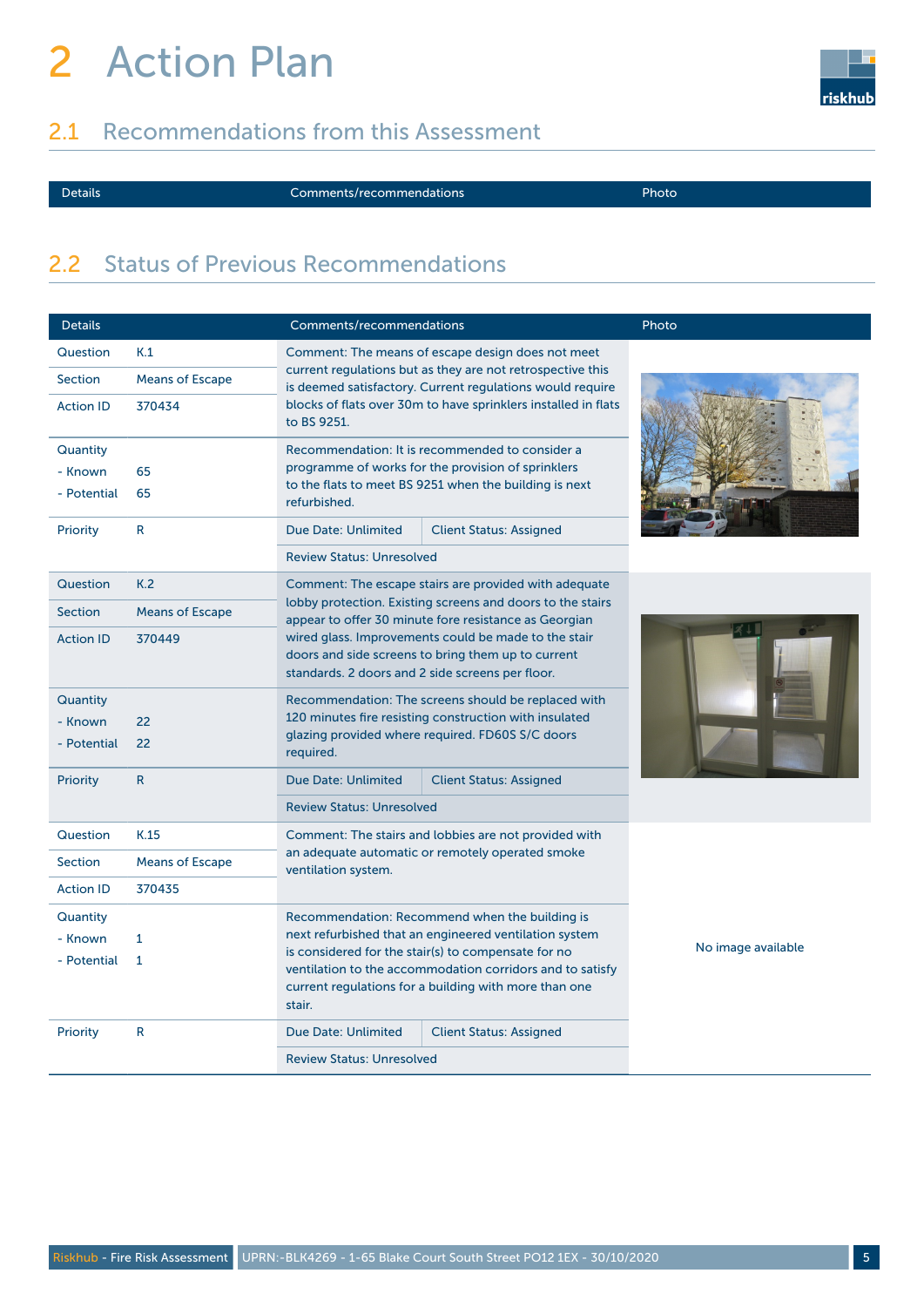

| Question<br><b>Section</b> | <b>P.5</b><br><b>Means of Giving</b><br>Warning in Case of Fire | Comment: A Grade F smoke alarm was noted within the<br>entrance hallway of sample flat 43 and a Grade D in flat<br>52. No access to other flats. |  |  |
|----------------------------|-----------------------------------------------------------------|--------------------------------------------------------------------------------------------------------------------------------------------------|--|--|
| <b>Action ID</b>           | 370440                                                          |                                                                                                                                                  |  |  |
| Quantity                   |                                                                 | Recommendation: A Grade D1 LD2 smoke alarm system                                                                                                |  |  |
| - Known                    |                                                                 | to BS 5839-6:2019 should be installed in the flats noted.                                                                                        |  |  |
| - Potential                | 1                                                               |                                                                                                                                                  |  |  |
| Priority                   | $\mathsf{R}$                                                    | Due Date: Unlimited<br><b>Client Status: Assigned</b>                                                                                            |  |  |
|                            |                                                                 | <b>Review Status: Unresolved</b>                                                                                                                 |  |  |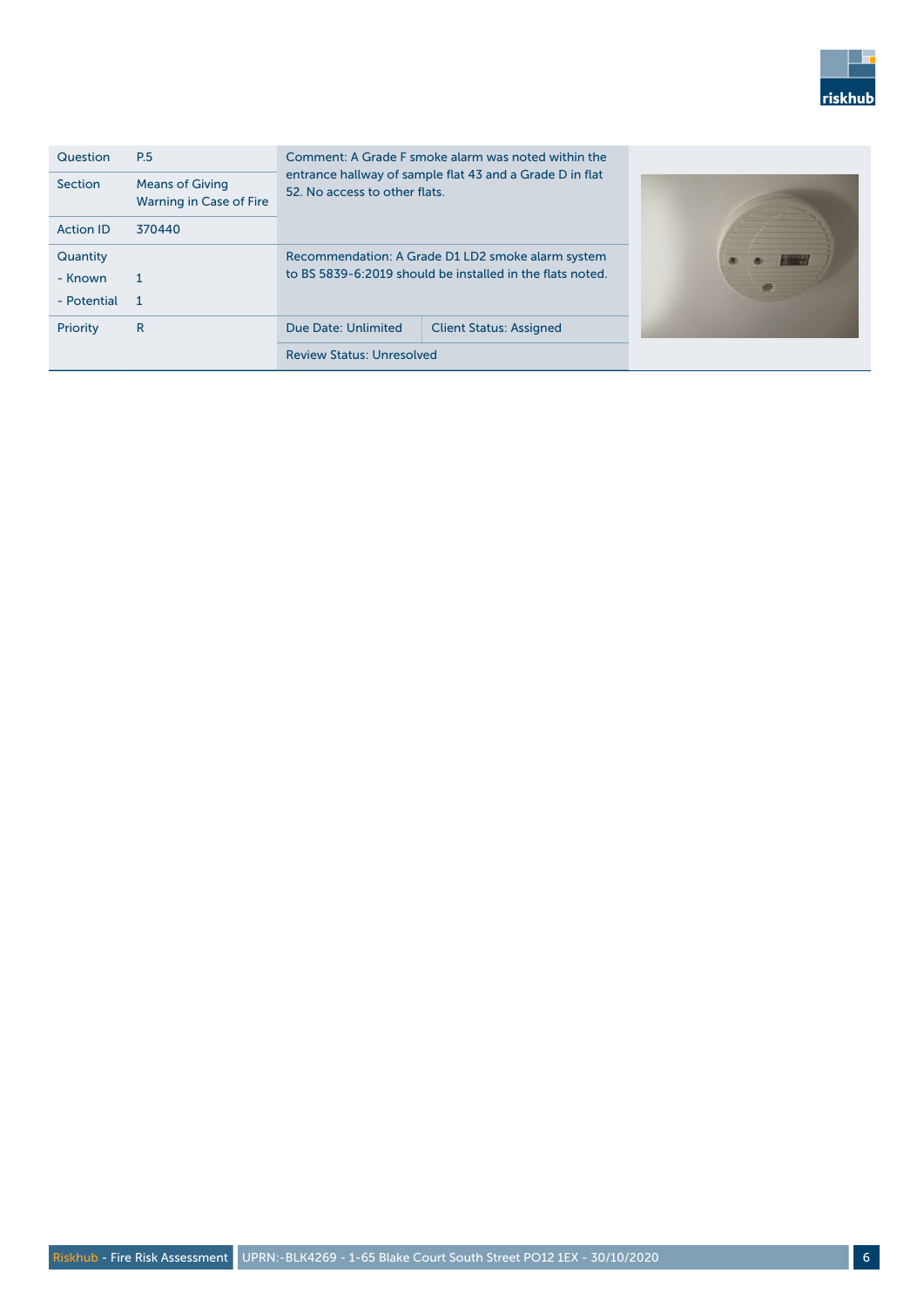## 3 Introduction and Scope



### 3.1 Limitations of this assessment

This fire risk assessment report represents the Fire Risk Assessment Company's understanding for the current building designs and use, the fire strategy and proposed evacuation procedures. It is to provide an assessment of the risk to life from fire and does not address building or property protection or business continuity. The report is not an assurance against risk and is based on the best judgement of the consultant involved. The assessment may rely on information given by others and no liability is accepted for the accuracy of such information. Should any of the properties (or their operations) change in any way the risk assessments should be updated accordingly. In addition, it is recommended that this fire risk assessment is reviewed at least annually. Each fire risk assessment identifies areas to which access was not available during the inspection. In certain instances, we may have made recommendations for further inspection in the report, however as general guidance we would recommend that the 'no access' areas are inspected as soon as possible.

## 3.2 Legislation

This fire risk assessment has been carried out to meet the requirements of The Regulatory Reform (Fire Safety) Order 2005 [the Order]. The following is a summary description of some of the key articles listed in the Order:

| Article 3         | Defines the responsible person as a.) the employer, bi.) the person in control of the premises, or b.ii) the<br>owner/landlord.                                                                                         |
|-------------------|-------------------------------------------------------------------------------------------------------------------------------------------------------------------------------------------------------------------------|
| Article 4         | Defines the meaning of general fire precautions                                                                                                                                                                         |
| Article 5         | States 'a person in control of the premises' may be a person who has an obligation for the<br>maintenance / repair of the premises or the safety in the premises.                                                       |
| Article 6         | Lists exemptions, which includes domestic premises occupied as a single private dwelling.                                                                                                                               |
| Article 8         | Requires general fire precautions are undertaken to ensure the safety of employees / relevant persons.                                                                                                                  |
| Article 9         | Requires the responsible person to carry out a fire risk assessment. This assessment must be reviewed<br>regularly and if there is reason to suspect that it is no longer valid there has been a significant change.    |
| Article 11        | Defines the responsible person as a.) the employer, bi.) the person in control of the premises, or b.ii) the<br>owner/landlord.                                                                                         |
| Article 13        | Requires the recording of significant findings from the fire risk assessment, where a.) five or more<br>people are employed, b.) a licence under an enactment is in force, or c.) an alterations notice is in<br>force. |
| Article 14        | Requires that escape routes and exits are kept clear and accessible at all times.                                                                                                                                       |
| Article 15        | Highlights the need for fire drills and competent persons to assist in their undertaking.                                                                                                                               |
| Article 17        | Requires suitable maintenance of fire safety facilities and equipment.                                                                                                                                                  |
| Article 19        | Requires communication with employees, including the significant findings of the fire risk assessment.                                                                                                                  |
| <b>Article 20</b> | Requires that any external employers / employees who are working (or have staff working) in premises<br>are provided with relevant information on the risks and the preventive and protective measures in<br>place.     |
| Article 21        | Requires that employees are provided with suitable and appropriate training.                                                                                                                                            |
| <b>Article 22</b> | Requires co-operation / coordination where two or more responsible persons share duties in premises.                                                                                                                    |
| Article 23        | Lists the general duties of employees at work.                                                                                                                                                                          |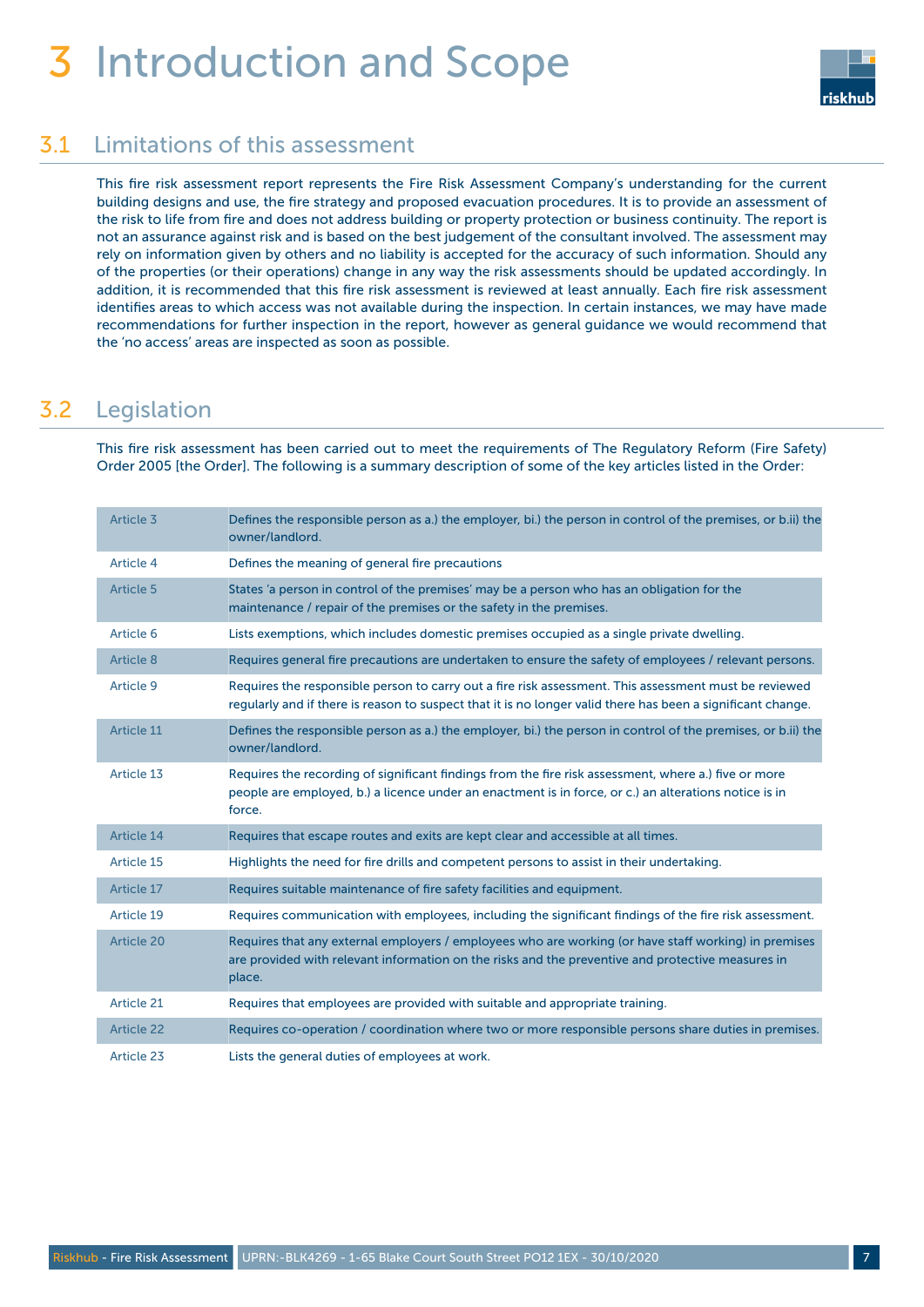

### 3.3 Risk Level

A suitable risk-based control plan should involve effort and urgency that is proportional to risk. The following riskbased control plan is based on one advocated by BS 8800 for general health and safety risks:

| <b>Risk level</b> | Action and time table                                                                                                                                                                                                                                                                                                                                                                          |
|-------------------|------------------------------------------------------------------------------------------------------------------------------------------------------------------------------------------------------------------------------------------------------------------------------------------------------------------------------------------------------------------------------------------------|
| <b>Trivial</b>    | No action is required and no detailed records need be kept.                                                                                                                                                                                                                                                                                                                                    |
| <b>Tolerable</b>  | No major additional controls required. However, there might be a need for improvements that involve<br>minor or limited cost                                                                                                                                                                                                                                                                   |
| Moderate          | It is essential that efforts are made to reduce the risk. Risk reduction measures should be implemented<br>within a defined time period. Where moderate risk is associated with consequences that constitute<br>extreme harm, further assessment might be required to establish more precisely the likelihood of harm<br>as a basis for determining the priority for improved control measures |
| Substantial       | Considerable resources might have to be allocated to reduce the risk. If the building is unoccupied,<br>it should not be occupied until the risk has been reduced. If the building is occupied, urgent action<br>should be taken.                                                                                                                                                              |
| Intolerable       | Building (or relevant area) should not be occupied until the risk is reduced.                                                                                                                                                                                                                                                                                                                  |

It should be noted that, although the purpose of estimating the risk level is to place the risk in context, the above approach to fire risk assessment is subjective and for guidance only. All hazards and deficiencies identified in this report should be addressed by implementing all recommendations contained in the following action plan. The fire risk assessment should be reviewed regularly and a reassessment completed by the date recommended in this report.

## 3.4 Recommendation Priorities

All recommendations made for remedial action as result of the fire risk assessment are assigned a priority in this report. The priorities used have an associated timescale for completion of the recommendations. These are as follows:

| <b>Recommendation Priorities:</b> | <b>Recommended Timescales</b> |
|-----------------------------------|-------------------------------|
| U                                 | 1 day                         |
| A                                 | 3 months                      |
| B                                 | 12 months                     |
| $\subset$                         | 18 months                     |
| R                                 | <b>Unlimited</b>              |
| Man1                              | 1 month                       |
| Man <sub>2</sub>                  | 3 months                      |

The above timescales may be altered when the action plan for the premises is collated with other properties in the stock. Please refer to the collated action plan in the Client Portal.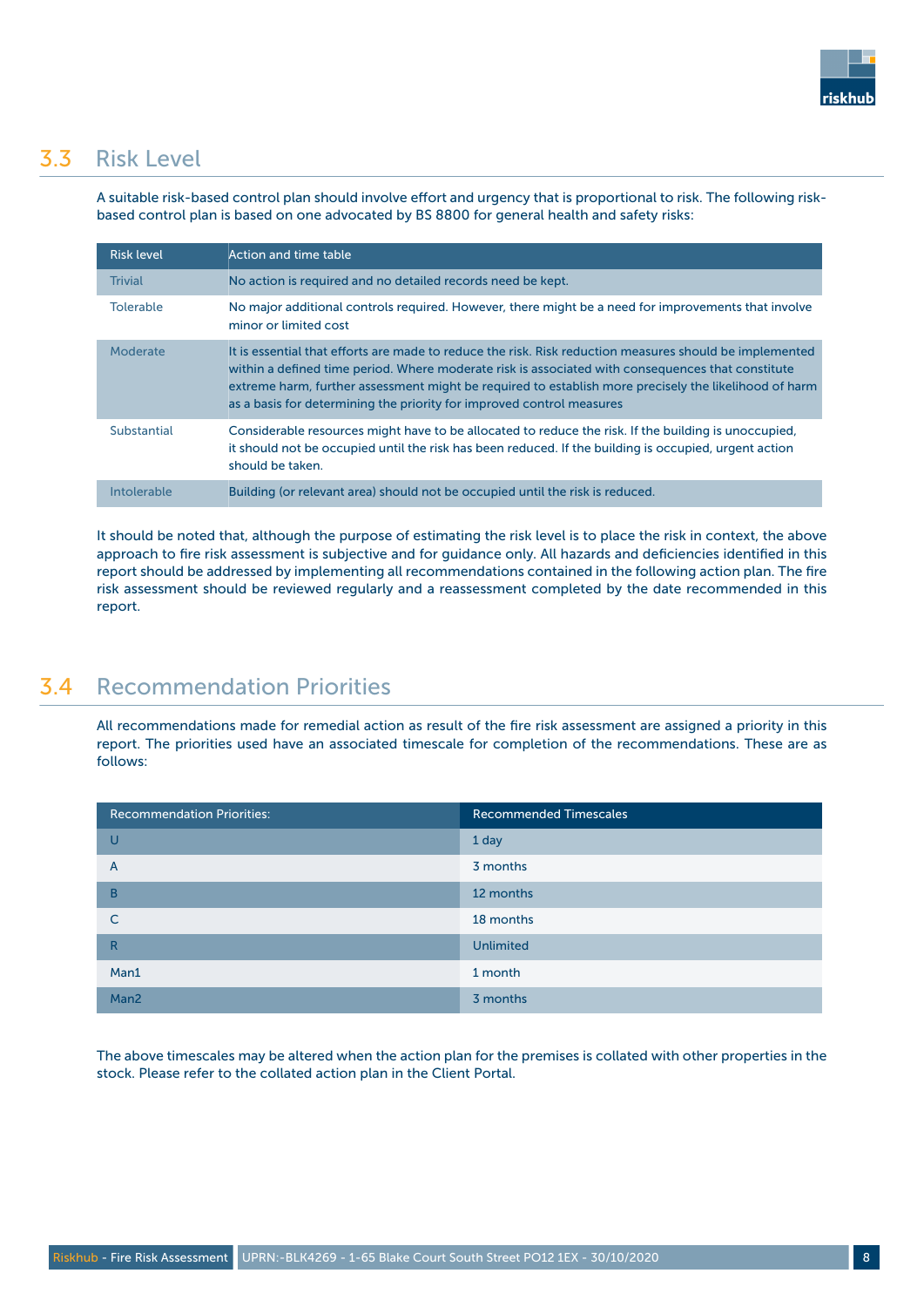# 4 Property Details



| <b>UPRN</b>                 | <b>BLK4269</b>                     |
|-----------------------------|------------------------------------|
| <b>Number Range</b>         | $1 - 65$                           |
| <b>Building Name</b>        | <b>Blake Court</b>                 |
| <b>Street Number</b>        |                                    |
| <b>Street</b>               | <b>South Street</b>                |
| City/Town                   | Hampshire                          |
| Postcode                    | <b>PO12 1EX</b>                    |
| <b>Property Designation</b> | General Needs (6 Storeys and over) |

| <b>Building Layout Information</b>                       |                                                                                                                                                                                                                                                                                                                                                                                                                                                                                                                                                                                                                                                                                                                                                            |
|----------------------------------------------------------|------------------------------------------------------------------------------------------------------------------------------------------------------------------------------------------------------------------------------------------------------------------------------------------------------------------------------------------------------------------------------------------------------------------------------------------------------------------------------------------------------------------------------------------------------------------------------------------------------------------------------------------------------------------------------------------------------------------------------------------------------------|
| <b>Total No. of Floors</b>                               | 11                                                                                                                                                                                                                                                                                                                                                                                                                                                                                                                                                                                                                                                                                                                                                         |
| Total No. of Floors (common area only)                   | 11                                                                                                                                                                                                                                                                                                                                                                                                                                                                                                                                                                                                                                                                                                                                                         |
| Total No. of Storeys (ground and above)                  | 11                                                                                                                                                                                                                                                                                                                                                                                                                                                                                                                                                                                                                                                                                                                                                         |
| Ground Floor Area (m2) (if applicable)                   | N/A                                                                                                                                                                                                                                                                                                                                                                                                                                                                                                                                                                                                                                                                                                                                                        |
| Total Area of All Floors (m2) (if applicable)            | N/A                                                                                                                                                                                                                                                                                                                                                                                                                                                                                                                                                                                                                                                                                                                                                        |
| <b>Building Layout Description</b>                       | Purpose-built block of 65 general needs flats. Ground floor<br>entrance foyer leading to a ground floor accommodation<br>lobby giving access to 5 flats, two passenger lifts, electrical<br>service cupboard, store cupboards, cleaners cupboard, bin<br>chute and access to two protected stairways with exit doors<br>either side of the block, one at each end of the block. All<br>upper floors are similar with an accommodation corridor on<br>each level, linking the stairways, giving access to 6 flats, two<br>service cupboards, passenger lift and bin chute. The lift plant<br>room is on the roof accessed via a hatch in the 10th-floor<br>accommodation lobby. There is an externally accessed bin<br>chute bin store on the ground floor. |
| <b>Extent of Common Areas (area assessed)</b>            | Entrance foyer, accommodation corridors, stairways,<br>passenger lifts, service cupboards, cleaners cupboards, plant<br>rooms, store cupboards, bin store                                                                                                                                                                                                                                                                                                                                                                                                                                                                                                                                                                                                  |
| Areas of the building to which access was not available. | <b>All flats</b>                                                                                                                                                                                                                                                                                                                                                                                                                                                                                                                                                                                                                                                                                                                                           |
| Total number of Flats/Bedsits/Bedrooms (as applicable)   | 65                                                                                                                                                                                                                                                                                                                                                                                                                                                                                                                                                                                                                                                                                                                                                         |
| Number accessed off the Common Area                      | 65                                                                                                                                                                                                                                                                                                                                                                                                                                                                                                                                                                                                                                                                                                                                                         |
| Flats/Bedsits/Bedrooms sample inspected                  | <b>None</b>                                                                                                                                                                                                                                                                                                                                                                                                                                                                                                                                                                                                                                                                                                                                                |
| <b>Building Use</b>                                      | <b>Single Use</b>                                                                                                                                                                                                                                                                                                                                                                                                                                                                                                                                                                                                                                                                                                                                          |
| Details of ancillary use (if applicable)                 |                                                                                                                                                                                                                                                                                                                                                                                                                                                                                                                                                                                                                                                                                                                                                            |
| <b>Total No. of Common Entrances/Exits</b>               | 3                                                                                                                                                                                                                                                                                                                                                                                                                                                                                                                                                                                                                                                                                                                                                          |
| <b>Block Accessibility</b>                               | Level                                                                                                                                                                                                                                                                                                                                                                                                                                                                                                                                                                                                                                                                                                                                                      |
| <b>Total No. of Common Staircases</b>                    | 2                                                                                                                                                                                                                                                                                                                                                                                                                                                                                                                                                                                                                                                                                                                                                          |

| <b>Construction Information</b> |                      |
|---------------------------------|----------------------|
| <b>Construction Type</b>        | Concrete Frame       |
| <b>Property Type</b>            | <b>Purpose Built</b> |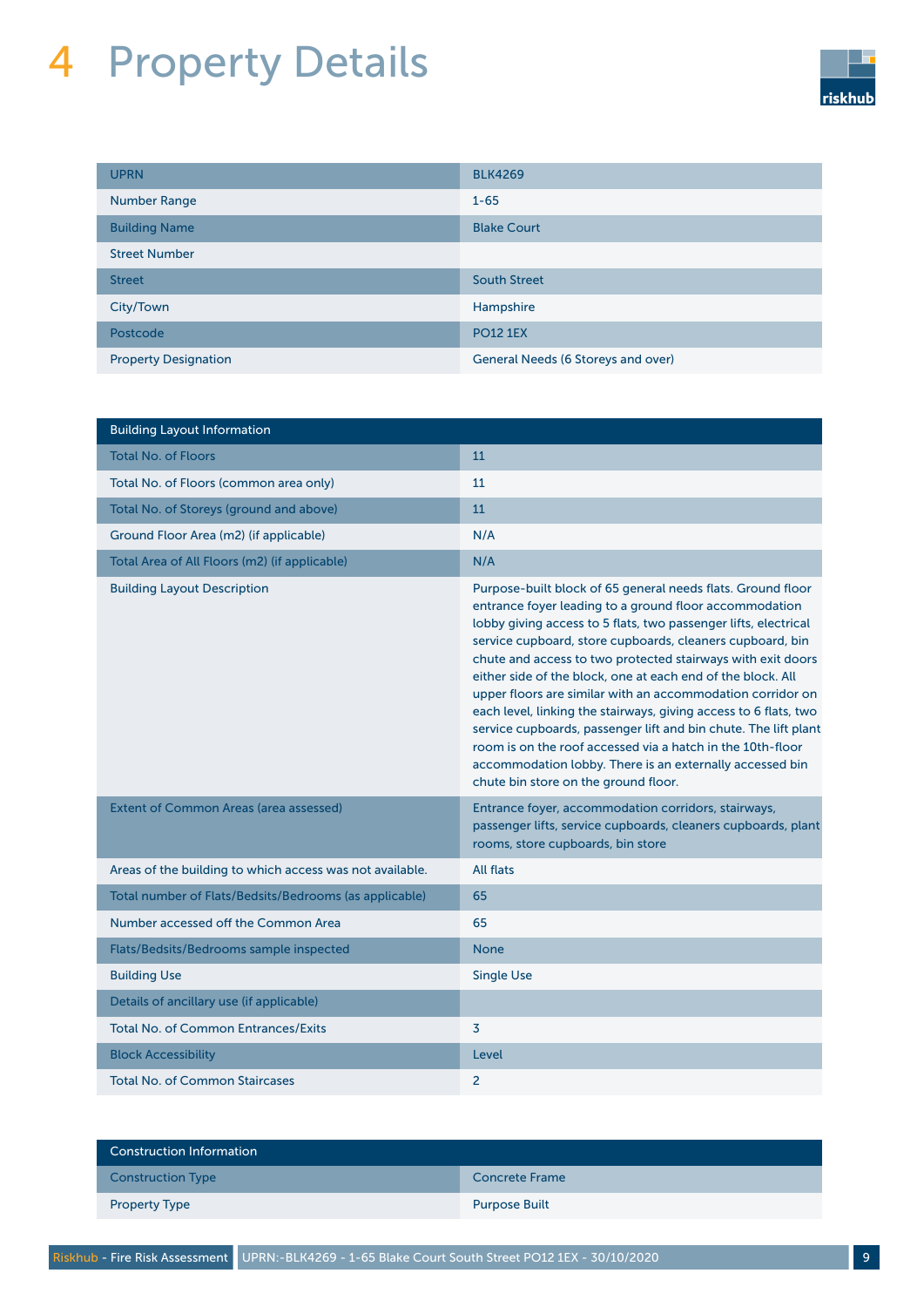

| <b>Construction Information</b>                   |                                 |
|---------------------------------------------------|---------------------------------|
| Date of Construction or Conversion (year approx.) | 1970                            |
| <b>Floor Construction Type</b>                    | Concrete                        |
| <b>Stair Construction Type</b>                    | Concrete                        |
| <b>External Wall Construction Type</b>            | <b>External Wall Insulation</b> |
| <b>External Wall Finish Type</b>                  | Render                          |
| <b>Other Construction Information</b>             | <b>None</b>                     |

| Occupant Information                                |                                                                                                       |
|-----------------------------------------------------|-------------------------------------------------------------------------------------------------------|
| <b>Management Extent</b>                            | Partially Managed Building (Manager or Senior Staff not<br>onsite regularly)                          |
| Details of any onsite management                    | Management on-site occasionally during office hours<br>Monday - Friday.                               |
| Person managing fire safety in the premises         | Jake Le Page - Interim Head of Building Safety Task Force                                             |
| Person consulted during the FRA                     | Jason Hill - Duty Caretaker                                                                           |
| <b>Number of Residents</b>                          | Assumed to be two residents per flat                                                                  |
| -Comments                                           | Exact numbers not known                                                                               |
| <b>Number of Employees</b>                          | No staff on site                                                                                      |
| -Comments                                           | Occasional staff attendance expected - low numbers<br>anticipated                                     |
| Number of members of the public (maximum estimated) | Residential - low number                                                                              |
| -Comments                                           | Residential block - low number of visitors expected at any<br>one time                                |
| Identified people especially at risk                | <b>General Needs - No information</b>                                                                 |
| -Comments                                           | No information, however, General Needs premises so<br>occupants are typical of the general population |

| Other information                     |               |
|---------------------------------------|---------------|
| Fire loss experience (since last FRA) | None reported |
| Any other relevant information        | <b>None</b>   |

In preparing this report reference has been made to a number of key legislative and guidance documents as identified below. Other guidance documents may also be applicable to the assessment which have not been listed here. A full list of guidance documents used in the assessment is available from the risk assessment company on request.

| <b>Fire Safety Legislation</b>                          |                                                |
|---------------------------------------------------------|------------------------------------------------|
| Main fire safety legislation applying to these premises | 01) Regulatory Reform (Fire Safety) Order 2005 |
| Other applicable legislation                            | 02) Housing Act 2004                           |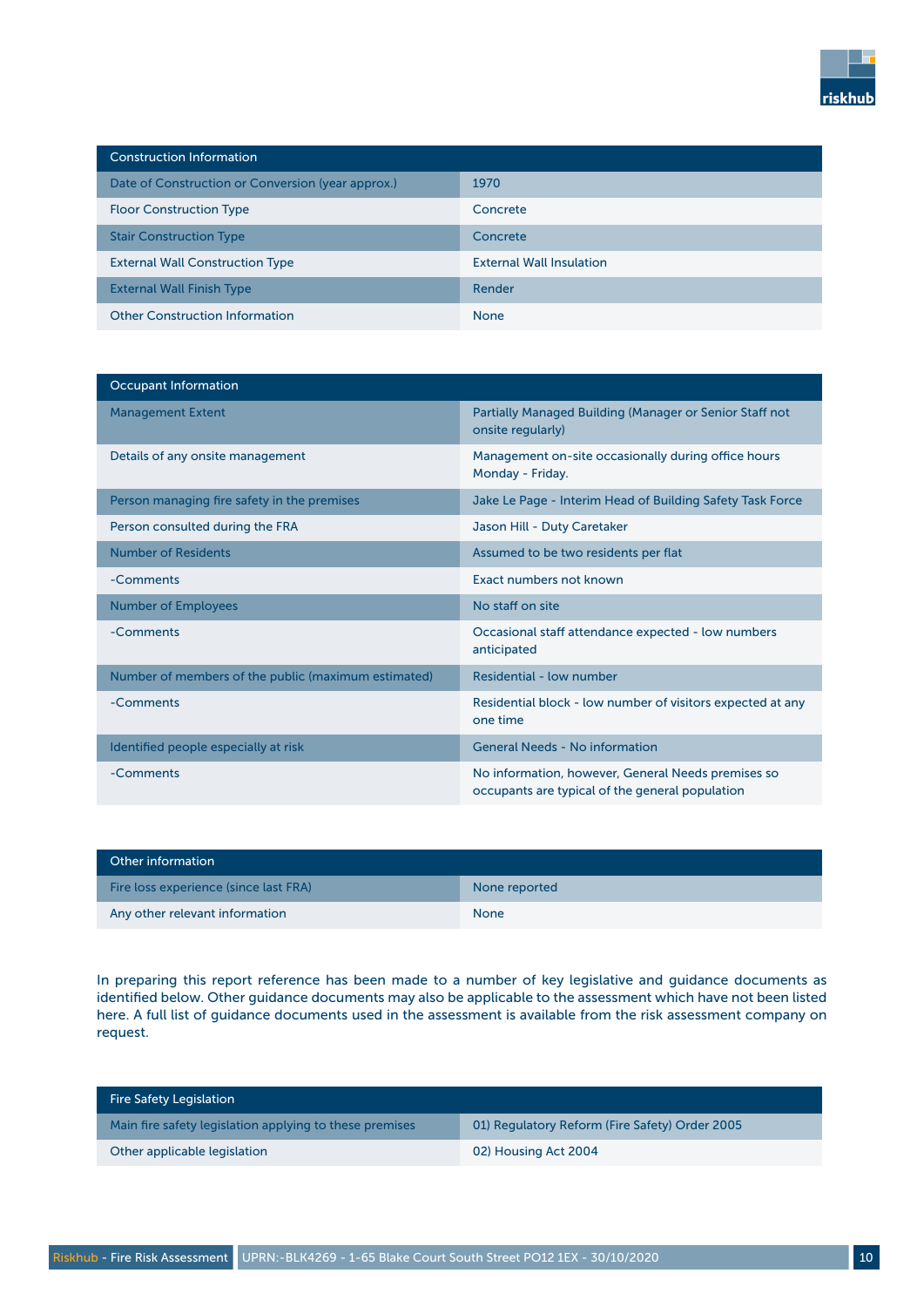

| <b>Fire Safety Guidance</b>                       |                                                                                                                                                                                                                                                                                                                                                                                                                                                                                                                                                                                                                                 |
|---------------------------------------------------|---------------------------------------------------------------------------------------------------------------------------------------------------------------------------------------------------------------------------------------------------------------------------------------------------------------------------------------------------------------------------------------------------------------------------------------------------------------------------------------------------------------------------------------------------------------------------------------------------------------------------------|
| Main fire safety quidance used in this assessment | 01) LGA - 'Fire safety in purpose-built blocks of flats' - 2012                                                                                                                                                                                                                                                                                                                                                                                                                                                                                                                                                                 |
| Other key fire safety guidance referred to        | BS 5266-1:2016 - 'Emergency Lighting - Code of practice for<br>the emergency lighting of premises'<br>BS 5266-8:2004 - 'Emergency escape lighting systems'<br>BS 5499-10:2014 - 'Guidance for the selection and use of<br>safety signs and fire safety notices'<br>BS 5499-4:2013 - 'Safety signs. Code of practice for escape<br>route signage'<br>BS 5839-6:2019 - 'Fire detection and alarm systems for<br>buildings. Code of practice for domestic premises'<br>BS 9251:2014 - 'Fire sprinkler systems for domestic and<br>residential occupancies'<br>PAS79 - 'Fire Risk Assessment - a recommended<br>methodology' - 2012 |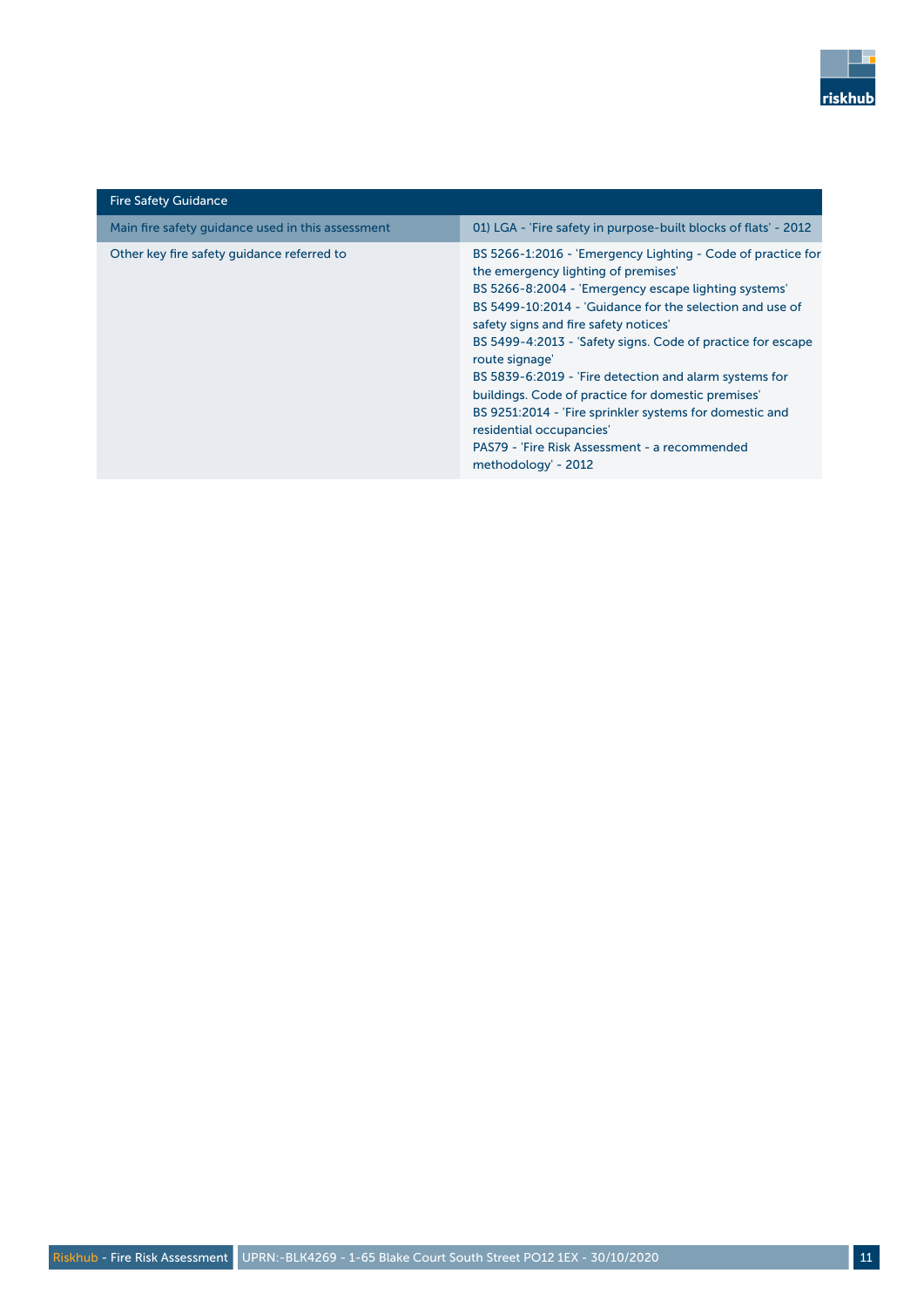## 5 FRA Questionnaire



#### Elimination or Reduction of Fire Hazards

| A. Electrical Ignition Sources                                                                                                                                                                                   |                       |
|------------------------------------------------------------------------------------------------------------------------------------------------------------------------------------------------------------------|-----------------------|
| Question - A.1: Was access gained to the electrical intake/meter cupboard(s) for the block?                                                                                                                      | <b>Yes</b>            |
| Comment: The electrical intake/meter cupboard for the block was accessed at the time of inspection.                                                                                                              |                       |
|                                                                                                                                                                                                                  |                       |
| Question - A.2: Is the common area fixed electrical installation inspected and tested within the last<br>five years? (State the date of the last test if available)                                              | <b>Yes</b>            |
| Comment: Hyde advises that common area fixed electrical installations are inspected and tested every five years in accordance with BS<br>7671:2008 (as amended). The date on the inspection label was 22.03.2017 |                       |
|                                                                                                                                                                                                                  |                       |
| Question - A.3: Is the common area fixed electrical installation free from visible defects? (from<br>cursory visual inspection only)                                                                             | <b>Yes</b>            |
| Comment: No defects were noted in the common area fixed electrical installation (from cursory visual inspection only).                                                                                           |                       |
|                                                                                                                                                                                                                  |                       |
| Question - A.4: Is portable appliance testing (PAT) being completed within the common areas?                                                                                                                     | <b>Not Applicable</b> |
| Comment: No portable electrical appliances were seen within the common areas during this inspection.                                                                                                             |                       |
|                                                                                                                                                                                                                  |                       |
| Question - A.5: Is there a policy in place regarding use of personal electrical appliances within the<br>common areas which is being adhered to at the time of inspection?                                       | <b>Yes</b>            |
| Comment: Hyde advises that use of personal portable electrical appliances is prohibited within the common areas. No breach of this policy<br>was observed during the inspection.                                 |                       |
|                                                                                                                                                                                                                  |                       |
| Question - A.6: If occurring, is the use of multi-way plug adaptors and/or extension leads within the<br>common areas considered acceptable?                                                                     | <b>Not Applicable</b> |
| Comment: No multi-way adaptors or extension leads were noted in use in the common areas during this inspection.                                                                                                  |                       |
|                                                                                                                                                                                                                  |                       |
|                                                                                                                                                                                                                  |                       |
| <b>B. Smoking Policies</b><br>Question - B.1: Are there suitable arrangements in place for those who wish to smoke? (State what                                                                                  | Yes                   |
| arrangements are in place)                                                                                                                                                                                       |                       |
| Comment: Residents who wish to smoke can do so within their private accommodation only plus a designated smoking area is located to the<br>front of the building.                                                |                       |
|                                                                                                                                                                                                                  |                       |
|                                                                                                                                                                                                                  |                       |

Comment: Hyde advises that smoking is not permitted in the communal areas in accordance with the Smoke-free (Premises and Enforcement) Regulations 2006.

Question - B.2: Is there a policy in place to prevent or restrict smoking within the building? Yes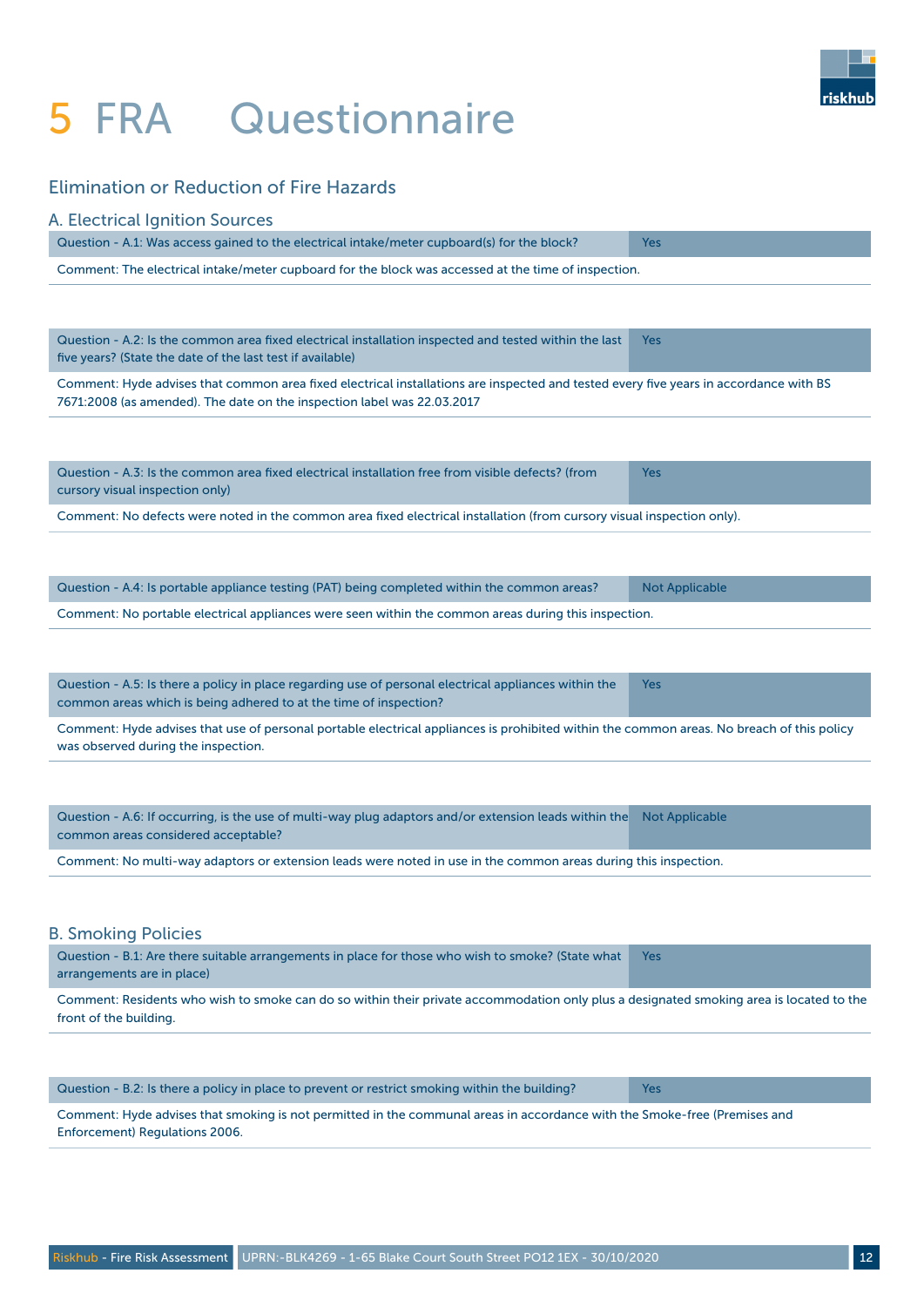

| Question - B.3: Does the policy in relation to smoking appear to be observed?                  | Yes |
|------------------------------------------------------------------------------------------------|-----|
| Comment: No evidence of illicit smoking was seen in the common area at the time of inspection. |     |

| Question - B.4: Is there adequate provision of at least one legible 'No Smoking' sign covering the | <b>Yes</b> |
|----------------------------------------------------------------------------------------------------|------------|
| common area?                                                                                       |            |

Comment: Adequate 'No Smoking' signage is provided in the common area as required by the Smoke-free (Premises and Enforcement) Regulations 2006.

#### C. Arson

| Question - C.1: Are the premises secured against arson by outsiders? (Please state how)                                                         |  |
|-------------------------------------------------------------------------------------------------------------------------------------------------|--|
| . Campagnati The black costopera depuis sich besitzels der bestehten die Gitzels in intercomposable de andere erstem medical existential et the |  |

Comment: The block entrance door is self-closing/automatic and is fitted with an intercom and door release system and was locked at the time of inspection.

| Question - C.2: Are bins stored in a suitable location? (Please state bin type and location)                                        | <b>Yes</b> |
|-------------------------------------------------------------------------------------------------------------------------------------|------------|
| Comment: Paladin/Wheelie bins were stored in an integral bin storage room located at the front of the building accessed externally. |            |
| Recycling bins are located in the open a safe distance from the building.                                                           |            |

| Question - C.3: Are bins adequately secured at or within their storage location? (Please state how<br>bins are secured) | Yes |
|-------------------------------------------------------------------------------------------------------------------------|-----|
| Comment: The bin storage area/room was locked at the time of inspection.                                                |     |

| Question - C.4: Is fire load close to the premises minimised?                                      |  |
|----------------------------------------------------------------------------------------------------|--|
| Comment: There was no unnecessary fire load noted close to the building at the time of inspection. |  |

#### D. Space Heating

| Question - D.1: Are the common areas of the building provided with any form of fixed space<br>heating system? (State type provided) | <b>No</b> |
|-------------------------------------------------------------------------------------------------------------------------------------|-----------|
| Comment: The common area has no form of fixed heating and individual residential units have their own heating systems.              |           |

| Question - D.3: Are the common areas of the building provided with any form of portable space<br>heating system? (State type provided) | -No |
|----------------------------------------------------------------------------------------------------------------------------------------|-----|
| Comment: No portable heaters were noted within the common area at the time of inspection.                                              |     |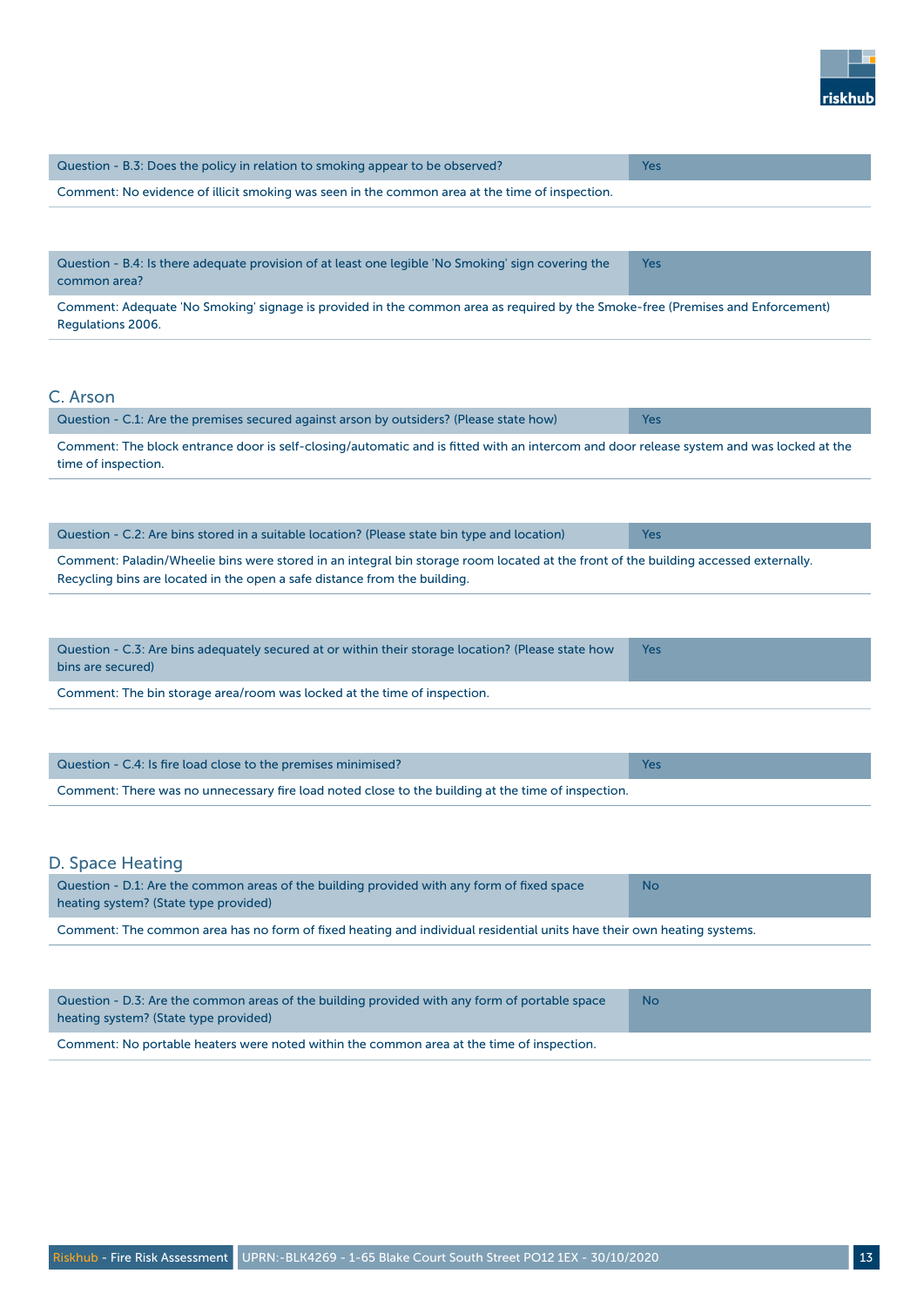

#### E. Cooking

| Question - E.1: Are common cooking facilities provided in the block? | -Nc |
|----------------------------------------------------------------------|-----|
| Comment: No common cooking facilities are provided in the block.     |     |

#### F. Lightning

| Question - F.1: Does the building have a lightning protection system installed? | Yes |
|---------------------------------------------------------------------------------|-----|
| Comment: A lightning protection system is provided.                             |     |

| [Question - F.3: From visual inspection, does the lightning protection system appear to be in good<br>condition?                                                                                                               | <b>Yes</b> |
|--------------------------------------------------------------------------------------------------------------------------------------------------------------------------------------------------------------------------------|------------|
| the second company of the second contract of the company of the second company of the second company of the company of the company of the company of the company of the company of the company of the company of the company o |            |

Comment: The visible parts of the lightning protection system appear to be intact and in good condition from visual inspection.

#### G. House-Keeping

| √ Question - G.1: Is the property regularly cleaned to prevent the build up of combustibles? √ | Yes. |
|------------------------------------------------------------------------------------------------|------|
| Comment: The common areas are clean and a cleaning rota is displayed.                          |      |

| Question - G.2: Are combustible items kept clear from sources of ignition such as electrical<br>equipment? | <b>Yes</b> |
|------------------------------------------------------------------------------------------------------------|------------|
| Comment: The electrical intake/meter cupboard was clear of combustible storage at the time of inspection.  |            |

| Question - G.3: Are escape routes kept clear of combustible items or waste materials?                      | Yes |
|------------------------------------------------------------------------------------------------------------|-----|
| Comment: The common escape routes were clear of combustible materials and waste at the time of inspection. |     |

| Question - G.4: Are escape routes kept clear of any trip hazards?                           | Yes |
|---------------------------------------------------------------------------------------------|-----|
| Comment: The common escape routes were clear of any trip hazards at the time of inspection. |     |

| Question - G.5: Are any hazardous materials noted being stored correctly?                | Yes |
|------------------------------------------------------------------------------------------|-----|
| Comment: Cleaning products noted locked in the caretaker's area, no COSHH details noted. |     |

| Question - G.6: Are all other house-keeping issues satisfactory?                   |  |
|------------------------------------------------------------------------------------|--|
| Comment: There were no other house-keeping issues noted at the time of inspection. |  |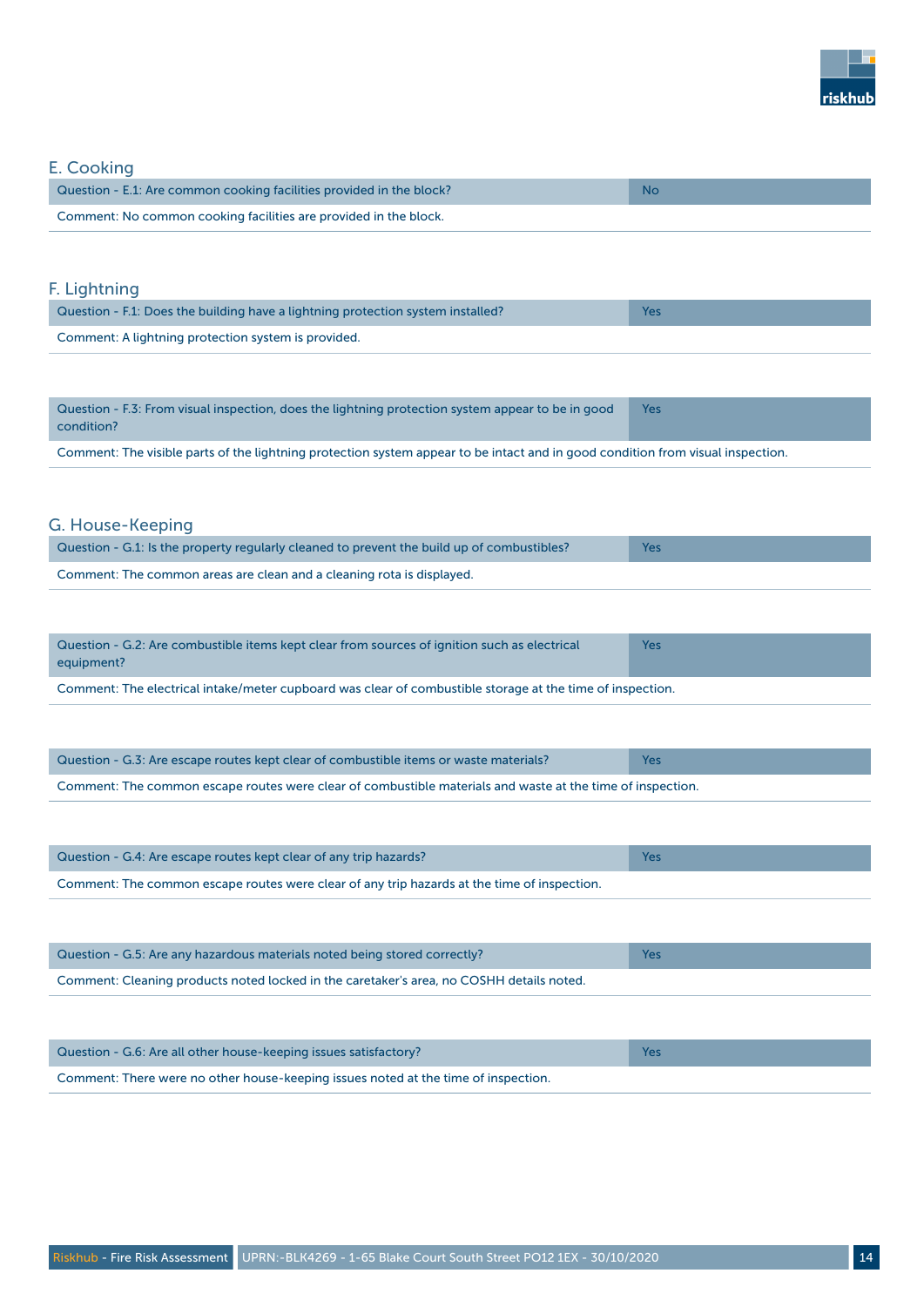

#### H. Contractors

| Question - H.1: Are fire safety conditions imposed on outside contractors when working on the<br>premises?         | Yes |
|--------------------------------------------------------------------------------------------------------------------|-----|
| Comment: Hyde advises that fire safety conditions are imposed on outside contractors when working on the premises. |     |

Question - H.2: Are there satisfactory controls in place over works carried out on the premises by outside contractors? (e.g. Hot Work Permits) Yes

Comment: Hyde advises that there are satisfactory controls in place over works carried out on the premises by outside contractors.

| Question - H.3: Are there satisfactory controls in place over works carried out in the premises by in- Yes<br>house staff? (e.g. Hot Work Permits) |  |  |
|----------------------------------------------------------------------------------------------------------------------------------------------------|--|--|
| Comment: Hyde advises that there are satisfactory controls in place over works carried out on the premises by in-house staff.                      |  |  |

#### I. Dangerous Substances

| Question - I.1: Are any dangerous substances' stored or in use within the property?           | <b>No</b> |
|-----------------------------------------------------------------------------------------------|-----------|
| Comment: No dangerous substances were noted being stored or in use at the time of inspection. |           |

|  | J. Other Significant Hazards |  |  |
|--|------------------------------|--|--|
|  |                              |  |  |

| Question - J.1: Are all other Fire Hazard issues considered satisfactory? [1]    | <b>Yes</b> |
|----------------------------------------------------------------------------------|------------|
| Comment: There were no other fire hazard issues noted at the time of inspection. |            |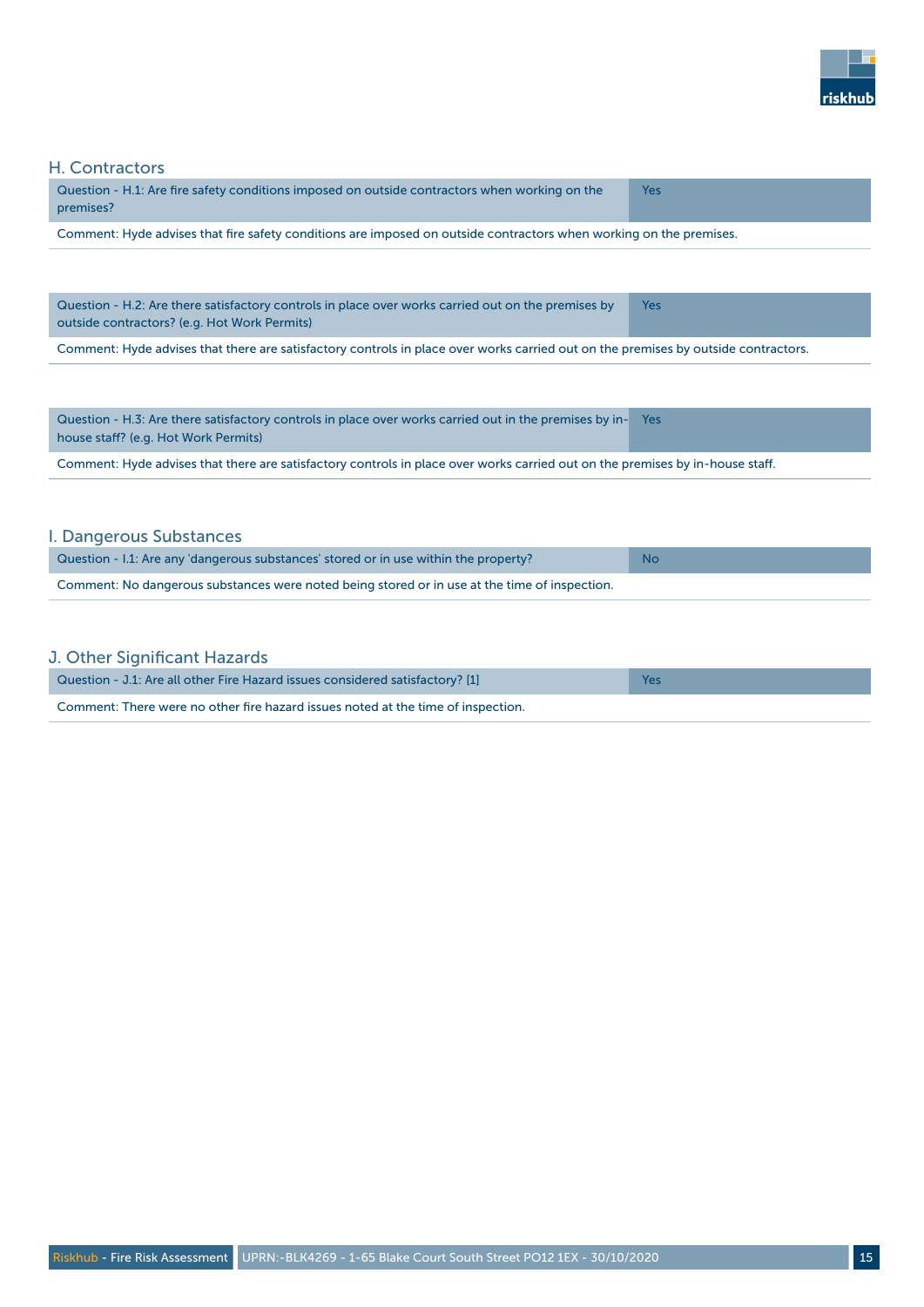

#### General Fire Protection Measures

| Question - K.1: Is the escape route design deemed satisfactory? (Consider current design codes)                                                                                                                                                                                                                                                                                                                                                                                          | <b>No</b>  |  |
|------------------------------------------------------------------------------------------------------------------------------------------------------------------------------------------------------------------------------------------------------------------------------------------------------------------------------------------------------------------------------------------------------------------------------------------------------------------------------------------|------------|--|
| Comment: The means of escape design does not meet current regulations but as they are not retrospective this is deemed satisfactory.<br>Current regulations would require blocks of flats over 30m to have sprinklers installed in flats to BS 9251. Hyde confirmed previous<br>recommendation is assigned; however, it is apparent that the same issue has not yet been addressed from this inspection.                                                                                 |            |  |
|                                                                                                                                                                                                                                                                                                                                                                                                                                                                                          |            |  |
| Question - K.2: Are the escape routes adequately protected? (Consider lobby protection to<br>staircase, if needed)                                                                                                                                                                                                                                                                                                                                                                       | <b>No</b>  |  |
| Comment: The escape stairs are provided with adequate lobby protection. Existing screens and doors to the stairs appear to offer 30 minute<br>fore resistance as Georgian wired glass. Improvements could be made to the stair doors and side screens to bring them up to current<br>standards. 2 doors and 2 side screens per floor.Hyde confirmed previous recommendation is assigned; however, it is apparent that the same<br>issue has not yet been addressed from this inspection. |            |  |
| Question - K.3: Is there adequate provision of exits for the numbers who may be present?                                                                                                                                                                                                                                                                                                                                                                                                 | <b>Yes</b> |  |
| Comment: The provision of exits is considered adequate for the number of people expected to be present.                                                                                                                                                                                                                                                                                                                                                                                  |            |  |
|                                                                                                                                                                                                                                                                                                                                                                                                                                                                                          |            |  |
| Question - K.4: Is there adequate exit width for the numbers who may be present?                                                                                                                                                                                                                                                                                                                                                                                                         | Yes        |  |
| Comment: The exit widths provided appear adequate for the numbers expected to be present.                                                                                                                                                                                                                                                                                                                                                                                                |            |  |
| Question - K.5: Are doors on escape routes easily opened (and are sliding or revolving doors<br>avoided)?                                                                                                                                                                                                                                                                                                                                                                                | <b>Yes</b> |  |
| Comment: All doors on escape routes are fitted with ironmongery which is easily opened without the use of a key, and there are no sliding or<br>revolving doors. The main entrance door is a sliding door but considered acceptable as the door is designed to 'fail-safe' if the power supply is<br>interrupted.                                                                                                                                                                        |            |  |
|                                                                                                                                                                                                                                                                                                                                                                                                                                                                                          |            |  |
| Question - K.6: Are doors or gates on escape routes provided with electrically operated access<br>control systems? (Describe provision)                                                                                                                                                                                                                                                                                                                                                  | <b>Yes</b> |  |
| Comment: Doors or gates on escape routes are provided with electrically operated access control systems.                                                                                                                                                                                                                                                                                                                                                                                 |            |  |
|                                                                                                                                                                                                                                                                                                                                                                                                                                                                                          |            |  |
| Question - K.7: Are electrically operated access control systems fitted to doors or gates on escape                                                                                                                                                                                                                                                                                                                                                                                      | <b>Yes</b> |  |

routes provided with override facilities and/or designed to 'fail-safe' on power failure? Comment: Hyde advises that all access control systems fitted in properties are designed to 'fail-safe' (i.e. release/open) if the power supply is interrupted.

| Question - K.8: Do final exits open in the direction of escape where necessary? | Yes |
|---------------------------------------------------------------------------------|-----|
| Comment: Doors on escape routes open in the direction of escape.                |     |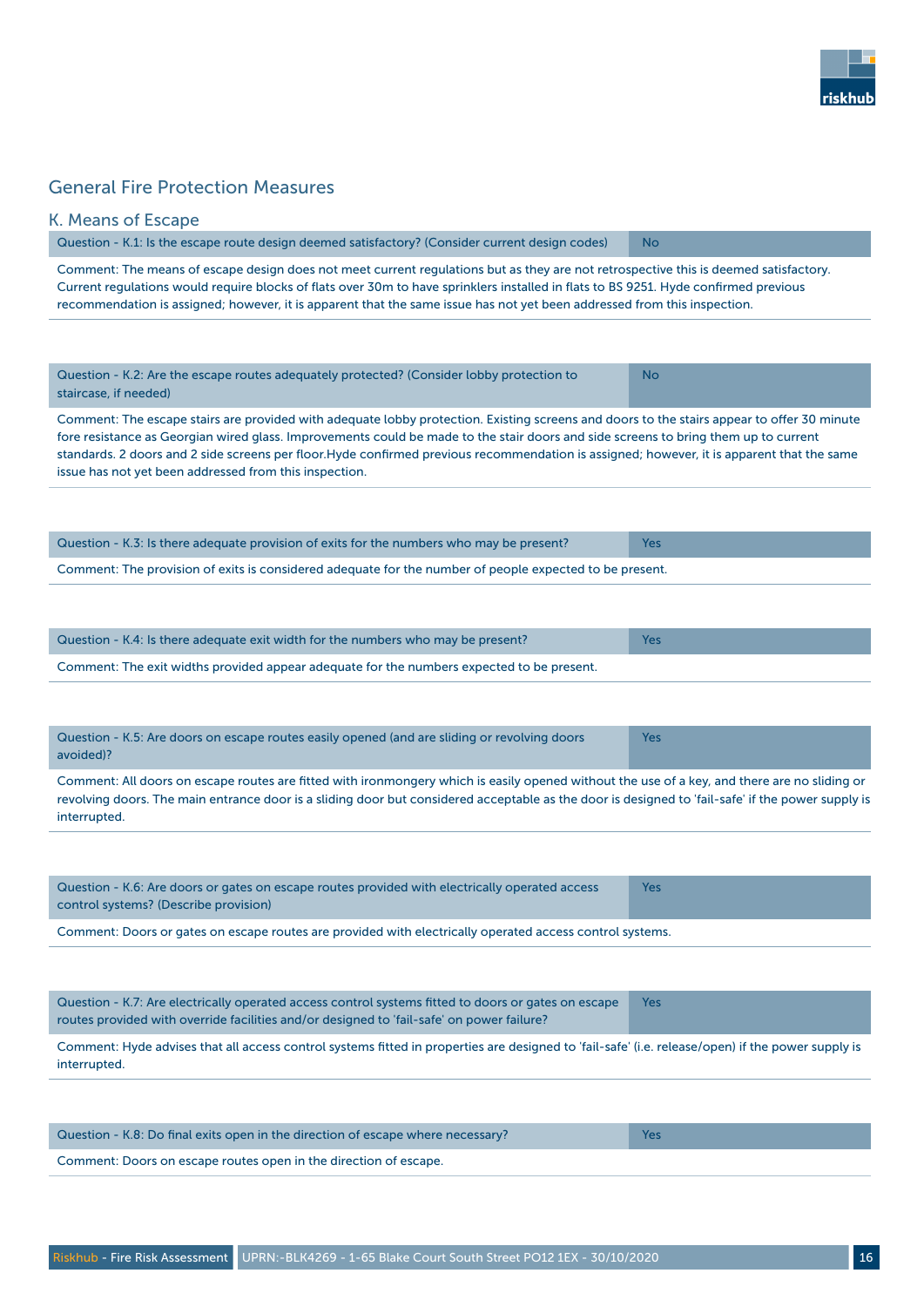

| Question - K.9: Are travel distances satisfactory? (consider single direction and more than one<br>direction)                                                                      | <b>Yes</b>            |
|------------------------------------------------------------------------------------------------------------------------------------------------------------------------------------|-----------------------|
| Comment: Travel distances appear to be in line with that allowed in current guidance.                                                                                              |                       |
|                                                                                                                                                                                    |                       |
| Question - K.10: Are the precautions for all inner rooms suitable?                                                                                                                 | <b>Not Applicable</b> |
| Comment: No inner rooms were identified at the time of inspection.                                                                                                                 |                       |
|                                                                                                                                                                                    |                       |
| Question - K.11: Are escape routes adequately separated from each other, with fire resisting<br>construction where required?                                                       | <b>Yes</b>            |
| Comment: Corridors are provided with smoke control doors where required.                                                                                                           |                       |
|                                                                                                                                                                                    |                       |
| Question - K.12: Are corridors sub-divided with a cross-corridor fire resisting door where required?                                                                               | <b>Yes</b>            |
| Comment: The two separate stairways are not sub-divided but as no flat has a travel distance of over 15m from the flat entrance door to a<br>stairway this is deemed satisfactory. |                       |
|                                                                                                                                                                                    |                       |
| Question - K.13: Do escape routes lead to a place of safety?                                                                                                                       | <b>Yes</b>            |

Comment: Escape routes lead to a place of safety.

| Question - K.14: Are the stairs and/or lobbies provided with adequate permanent or manually<br>operated ventilation openings for control of smoke? (State provision)                                | Yes |  |
|-----------------------------------------------------------------------------------------------------------------------------------------------------------------------------------------------------|-----|--|
| Comment: The stairs are provided with adequate manually operated ventilation openings for the control of smoke. OVs provided to the<br>stairways, no vents provided to the accommodation corridors. |     |  |

| Question - K.15: Are the stairs and/or lobbies provided with an adequate automatic or remotely | No |
|------------------------------------------------------------------------------------------------|----|
| operated smoke ventilation system? (State provision)                                           |    |

Comment: The stairs and lobbies are not provided with an adequate automatic or remotely operated smoke ventilation system. Hyde confirmed previous recommendation is assigned; however, it is apparent that the same issue has not yet been addressed from this inspection.

| Question - K.16: Are there suitable arrangements in the building for means of escape for people<br>with disabilities?              | Yes |  |
|------------------------------------------------------------------------------------------------------------------------------------|-----|--|
| Comment: There are suitable arrangements in the building for means of escape for people with disabilities. Hyde confirmed previous |     |  |
| recommendation is approved and marked as resolved.                                                                                 |     |  |

| Question - K.17: Are all other means of escape issues satisfactory? [1] \                                                               | Yes |  |
|-----------------------------------------------------------------------------------------------------------------------------------------|-----|--|
| Comment: There were no other means of escape noted at the time of inspection. (Fire & Rescue Services Gerda information box present but |     |  |
| not accessed).                                                                                                                          |     |  |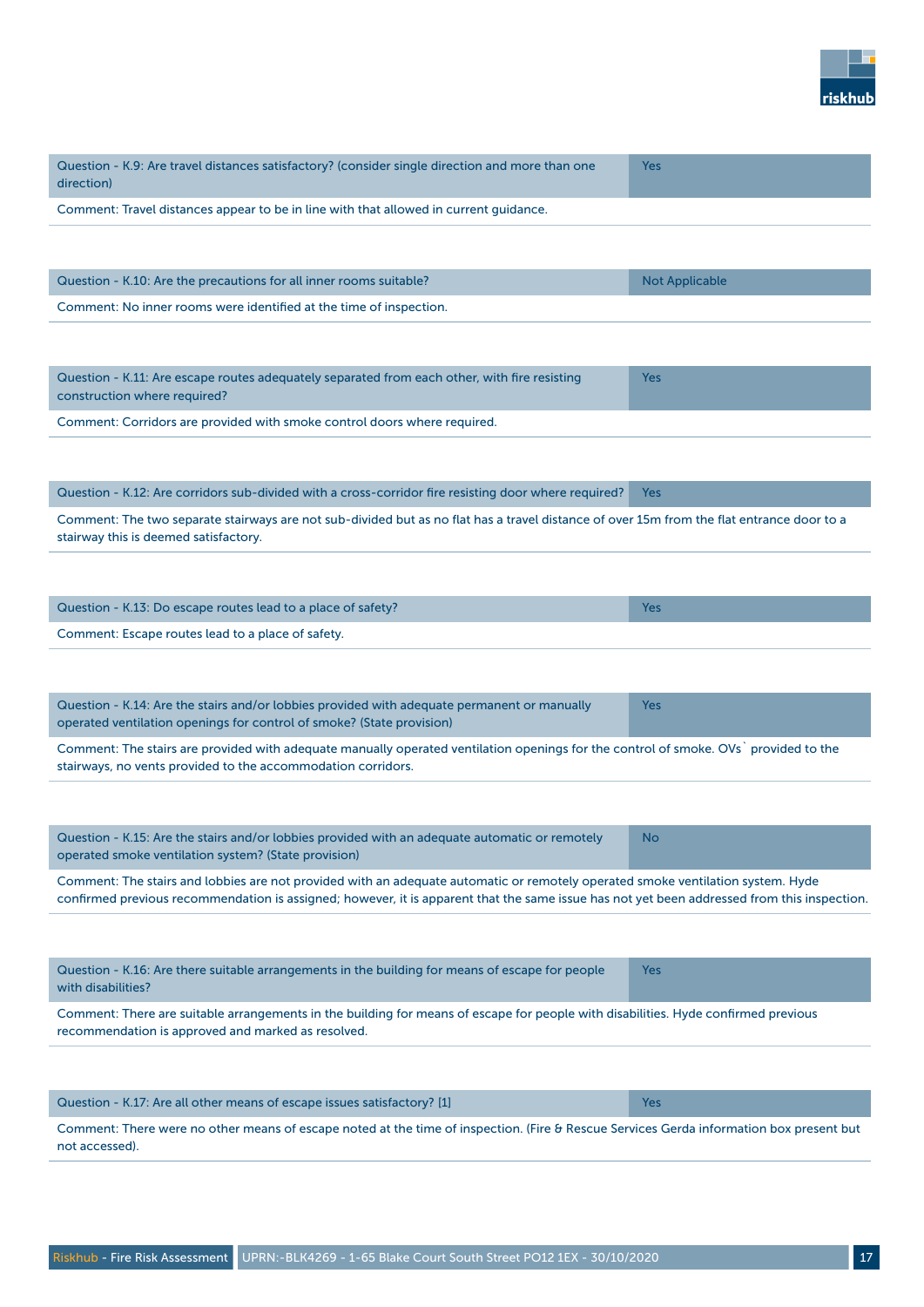

| Question - K.19: What is the current evacuation strategy for the property?                                                                                           | <b>Stay Put</b>       |
|----------------------------------------------------------------------------------------------------------------------------------------------------------------------|-----------------------|
| Comment: The current evacuation strategy is Stay Put as denoted by the fire action notices displayed in the common area.                                             |                       |
|                                                                                                                                                                      |                       |
|                                                                                                                                                                      |                       |
| Question - K.20: Is the current evacuation strategy for the property considered appropriate?                                                                         | <b>Yes</b>            |
| Comment: The property is a purpose built block with an adequate standard of compartmentation. The current Stay Put evacuation strategy is<br>considered appropriate. |                       |
|                                                                                                                                                                      |                       |
|                                                                                                                                                                      |                       |
| Question - K.21: What is the recommended evacuation strategy for the property?                                                                                       | <b>Stay Put</b>       |
| Comment:                                                                                                                                                             |                       |
|                                                                                                                                                                      |                       |
|                                                                                                                                                                      |                       |
| L. Flat Entrance/Residents' Bedroom/Bedsit Doors<br>Question - L.1: Are all flat entrance (or residents' bedroom/bedsit) doors and frames appropriately              | <b>Yes</b>            |
| fire rated? (State type and standard of doors)                                                                                                                       |                       |
| Comment: Flat entrance doors/frames are a mix of original 'notional' upgraded timber fire doors and replacement composite fire doors:- flats                         |                       |
| 19 & 43 appear to be replacement composite fire doors. Hyde confirmed previous recommendation is approved and marked as resolved.                                    |                       |
|                                                                                                                                                                      |                       |
| Question - L.2: Are fire rated flat entrance (or residents' bedroom/bedsit) doors and frames in good                                                                 | <b>Yes</b>            |
| condition - not in need of repair?                                                                                                                                   |                       |
| Comment: The fire rated flat entrance doors appear to be in good condition.                                                                                          |                       |
|                                                                                                                                                                      |                       |
| Question - L.3: Is all glazing to flat entrance (or residents' bedroom/bedsit) doors appropriately fire                                                              | Yes                   |
| rated?                                                                                                                                                               |                       |
| Comment: The glazing to flat entrance doors appears to be appropriately fire rated.                                                                                  |                       |
|                                                                                                                                                                      |                       |
|                                                                                                                                                                      |                       |
| Question - L.4: Are fanlights above flat entrance (or residents' bedroom/bedsit) doors appropriately<br>fire rated?                                                  | <b>Not Applicable</b> |
| Comment: There are no fanlights over the flat entrance doors in this property.                                                                                       |                       |
|                                                                                                                                                                      |                       |
|                                                                                                                                                                      |                       |
| Question - L.5: Are side panels to flat entrance (or residents' bedroom/bedsit) doors appropriately                                                                  | <b>Not Applicable</b> |
| fire rated?                                                                                                                                                          |                       |
| Comment: There are no side panels to the flat entrance doors in this property.                                                                                       |                       |
|                                                                                                                                                                      |                       |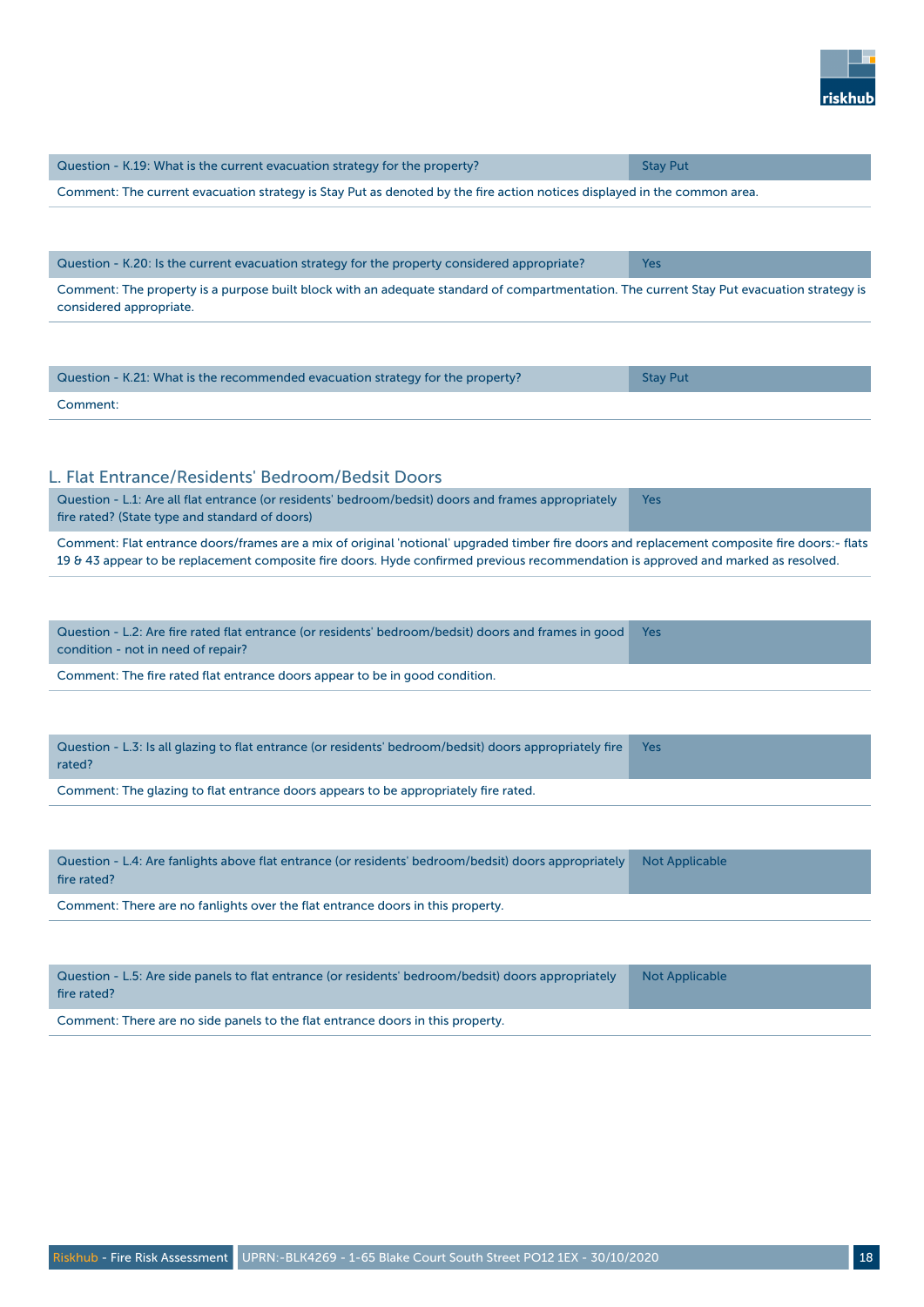

| Question - L.6: Are all sampled flat entrance (or residents' bedroom/bedsit) doors fitted with<br>adequate self-closing devices and is there a rolling programme of fire door checks in place to<br>include those not sampled? | Yes |
|--------------------------------------------------------------------------------------------------------------------------------------------------------------------------------------------------------------------------------|-----|
|                                                                                                                                                                                                                                | .   |

Comment: Management confirms via the Riskhub Client Portal that the previous recommendation has been Approved and that all flats have been checked and have an adequate self-closing device.

| Question - L.7: Are all sampled flat entrance (or residents' bedroom/bedsit) doors fitted with  | Yes |
|-------------------------------------------------------------------------------------------------|-----|
| intumescent strips and cold smoke seals and is there a rolling programme of fire door checks in |     |
| place to include those not sampled?                                                             |     |

Comment: Management confirms via the Riskhub Client Portal that the previous recommendation has been Approved and that all flats have been checked and are fitted with intumescent strips and cold smoke seals.

| Question - L.8: Are letterboxes to flat entrance (or residents' bedroom/bedsit) doors satisfactory?<br>(State only if missing, damaged or uPVC) | <b>Yes</b> |
|-------------------------------------------------------------------------------------------------------------------------------------------------|------------|
| Comment: Letterboxes fitted to flat entrance doors have metal flaps and appear to be in good condition.                                         |            |

| Question - L.9: Are all other flat entrance (or residents' bedroom/bedsit) door issues satisfactory?<br>$\lceil 1 \rceil$ | <b>Yes</b> |
|---------------------------------------------------------------------------------------------------------------------------|------------|
| Comment: There were no other flat entrance door issues noted at the time of inspection.                                   |            |

#### M. Common Area Fire Doors

| Question - M.1: Are all common area doors and frames requiring fire resistance appropriately fire<br>rated?                                                                                                                           | Yes |
|---------------------------------------------------------------------------------------------------------------------------------------------------------------------------------------------------------------------------------------|-----|
| Comment: All common area fire doors and/or frames appear to be appropriately fire-rated, notional timber fire rated doors (N.B. - From<br>limited visual inspection; certification not seen; adequacy of installation not confirmed). |     |

| Question - M.2: Are all common area fire rated fire door sets in good condition - and not in need of Yes<br>repair? |  |
|---------------------------------------------------------------------------------------------------------------------|--|
| Comment: All common area fire rated fire doors and frames appear to be in good condition.                           |  |

| Question - M.3: Is all glazing to common area fire doors appropriately fire rated?                            | Yes |
|---------------------------------------------------------------------------------------------------------------|-----|
| Comment: All glazing to common area fire doors appears to be appropriately fire rated. See K2. Georgian Wired |     |

| Question - M.4: Are fanlights/side panels to common area fire doors appropriately fire rated?                          | Yes |
|------------------------------------------------------------------------------------------------------------------------|-----|
| Comment: Fanlights/side panels to common area fire doors appear to be appropriately fire rated. See K2. Georgian Wired |     |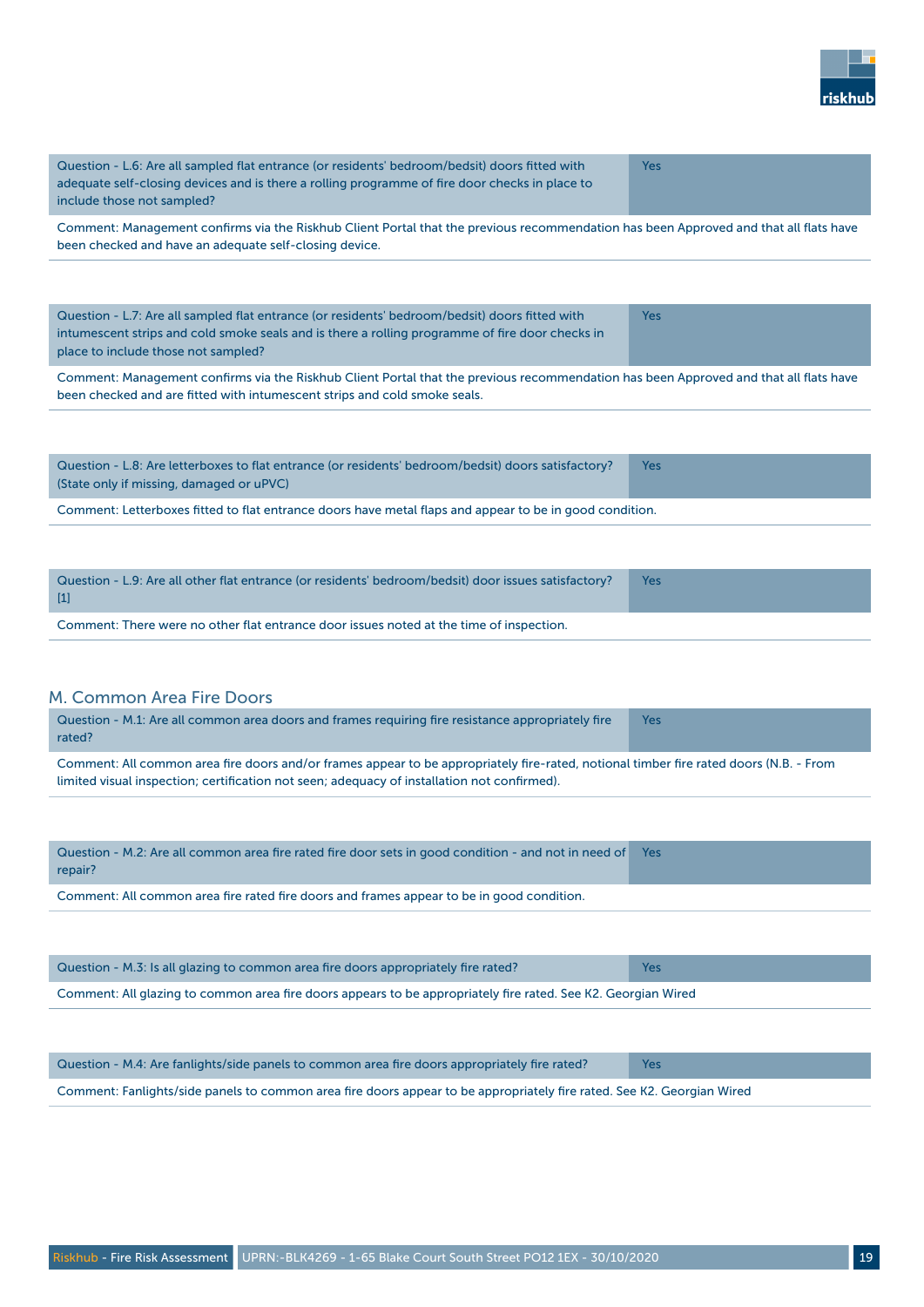

| Question - M.5: Are common area fire door sets fitted with adequate self-closing devices where<br>required? | Yes        |
|-------------------------------------------------------------------------------------------------------------|------------|
| Comment: Common area fire doors are fitted with adequate self-closing devices or are kept locked shut.      |            |
|                                                                                                             |            |
|                                                                                                             |            |
| Question - M.6: Are intumescent strips and smoke seals provided to common area fire doors?                  | <b>Yes</b> |

Comment: Common area fire doors are provided with adequate intumescent strips and smoke seals.

Question - M.7: Are common area fire door sets adequate otherwise? (Ironmongery, hold open hooks etc.) Yes

Comment: Common area fire doors are considered adequate (subject to any issues noted elsewhere in this report).

| Question - M.8: Are all other common area fire door issues satisfactory?        | Yes |
|---------------------------------------------------------------------------------|-----|
| Comment: No other common area fire door issues noted at the time of inspection. |     |

#### N. Emergency Lighting

| Question - N.1: Is emergency lighting provided to the common areas of the block? (if 'Yes' then<br>describe provision) | Yes |
|------------------------------------------------------------------------------------------------------------------------|-----|
| Comment: Emergency lighting is provided to the common areas of the block.                                              |     |

| Question - N.2: From visual inspection, does the emergency lighting system appear to be in good<br>working order?                 | Yes |
|-----------------------------------------------------------------------------------------------------------------------------------|-----|
| Comment: The emergency lighting provided appears to be in good working order from visual inspection (system not tested at time of |     |
| inspection).                                                                                                                      |     |

| Question - N.3: From visual inspection, does the coverage of the emergency lighting system<br>provided appear to be adequate? (Internal and external) | <b>Yes</b> |
|-------------------------------------------------------------------------------------------------------------------------------------------------------|------------|
| Comment: The coverage of the emergency lighting provided appears to be adequate.                                                                      |            |

#### O. Fire Safety Signs and Notices

| Question - 0.1: Is there adequate provision of fire action notices within the common areas?         | <b>Yes</b> |
|-----------------------------------------------------------------------------------------------------|------------|
| (Consider recommended evacuation strategy; unsuitability of generic notices and location/visibility |            |
| of any notices provided)                                                                            |            |
|                                                                                                     |            |

Comment: A suitable Fire Action Notice indicating the recommended Stay Put evacuation strategy was displayed within the common area.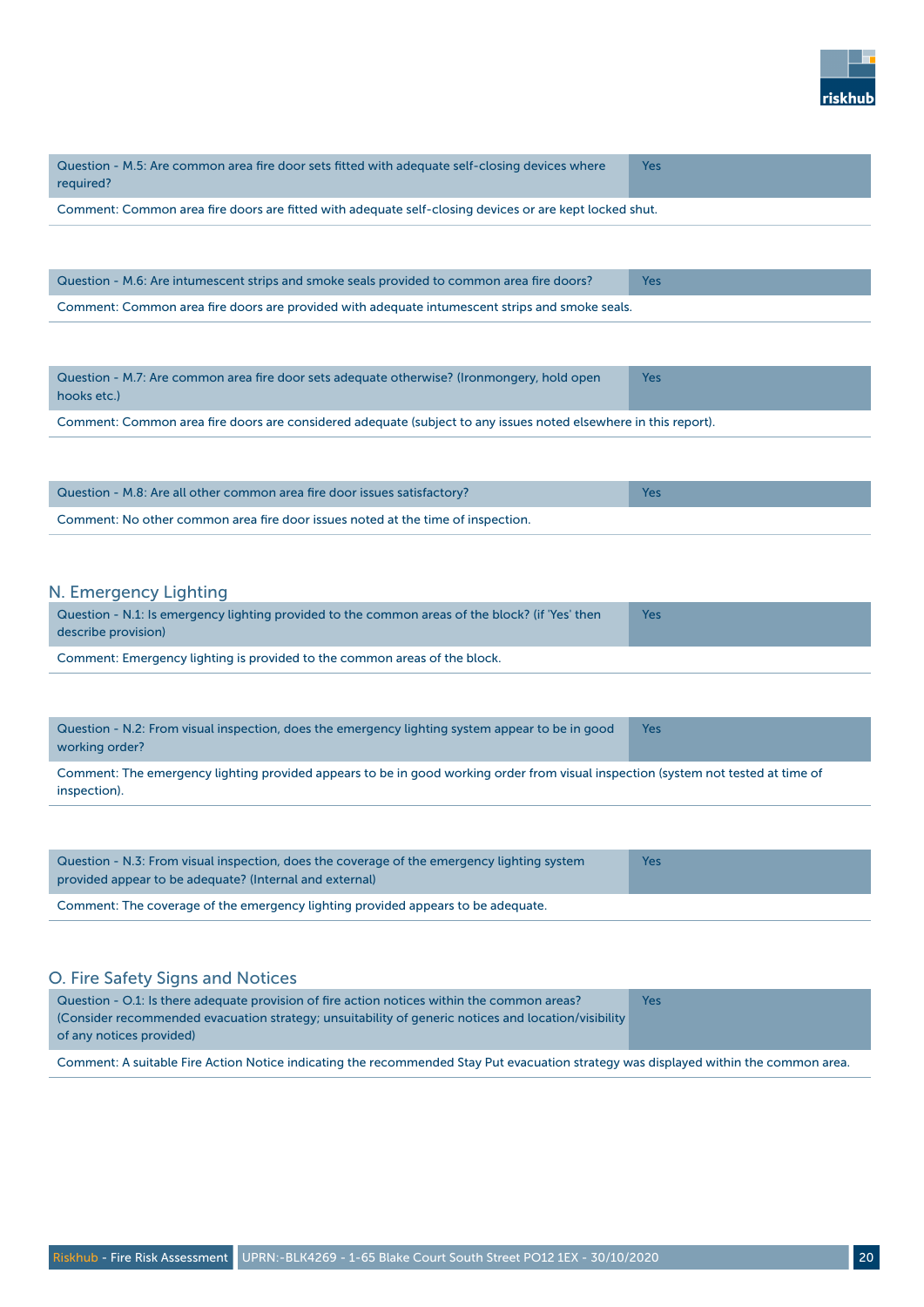

| Question - O.2: Is fire door signage adequate? (Consider 'Fire door keep shut', 'Fire door keep<br>locked shut' and 'Automatic Fire Door Keep Clear' signage. Exclude doors recommended for<br>replacement) | Yes |
|-------------------------------------------------------------------------------------------------------------------------------------------------------------------------------------------------------------|-----|
| Comment: Fire door signage is considered adequate.                                                                                                                                                          |     |
|                                                                                                                                                                                                             |     |
| Question - O.3: If required, is directional/exit signage adequate?                                                                                                                                          | Yes |

Comment: Directional and exit signage is considered adequate.

| Question - O.4: Are all other fire safety signs issues satisfactory? [1] (Consider lift signage, and<br>escape door signs. 'No Smoking' signage is covered in the Smoking Policies section.) | Yes |
|----------------------------------------------------------------------------------------------------------------------------------------------------------------------------------------------|-----|
| Comment: No other fire safety signs issues were noted at the time of inspection.                                                                                                             |     |

#### P. Means of Giving Warning in Case of Fire

| Question - P.1: Has the building got a BS5839 electrical fire detection and alarm (or detection only) No<br>system comprising manual call points and/or automatic detection? (Provide details) |  |
|------------------------------------------------------------------------------------------------------------------------------------------------------------------------------------------------|--|
| Comment: There is no fire alarm system provided in the common areas of the building                                                                                                            |  |

Comment: There is no fire alarm system provided in the common areas of the building.

| Question - P.4: Are the premises considered safe without a common area fire detection/alarm<br>system? | Yes |
|--------------------------------------------------------------------------------------------------------|-----|
|                                                                                                        |     |

Comment: A common fire alarm system is not required as the building is purpose built and suitable for the recommended Stay Put strategy.

| Question - P.5: If applicable, are independent domestic hard-wired smoke/heat alarm systems<br>within the sampled flats installed to a suitable standard and is there a rolling programme of checks<br>in place to include those not sampled? (Grade D LD3 minimum standard) | Not Known |
|------------------------------------------------------------------------------------------------------------------------------------------------------------------------------------------------------------------------------------------------------------------------------|-----------|
| Comment: No access was possible to any of the flats to confirm that they are fitted with an adequate smoke alarm system. Hyde confirmed                                                                                                                                      |           |

previous recommendation is assigned; however, it is apparent that the same issue has not yet been addressed from this inspection.

| Question - P.6: Is remote monitoring of fire alarm signals required, via social alarms linked to smoke No<br>alarm systems within individual flats (e.g. in Sheltered Housing), and/or a connection from the<br>common fire alarm system (if provided) to an Alarm Receiving Centre? |  |
|--------------------------------------------------------------------------------------------------------------------------------------------------------------------------------------------------------------------------------------------------------------------------------------|--|
| Comment: A system for remote monitoring of fire alarm signals is not considered necessary in this property.                                                                                                                                                                          |  |

| Question - P.9: Are all other fire detection and alarm system issues satisfactory? [1]        | <b>Yes</b> |
|-----------------------------------------------------------------------------------------------|------------|
| Comment: There were no other fire detection and alarm issues noted at the time of inspection. |            |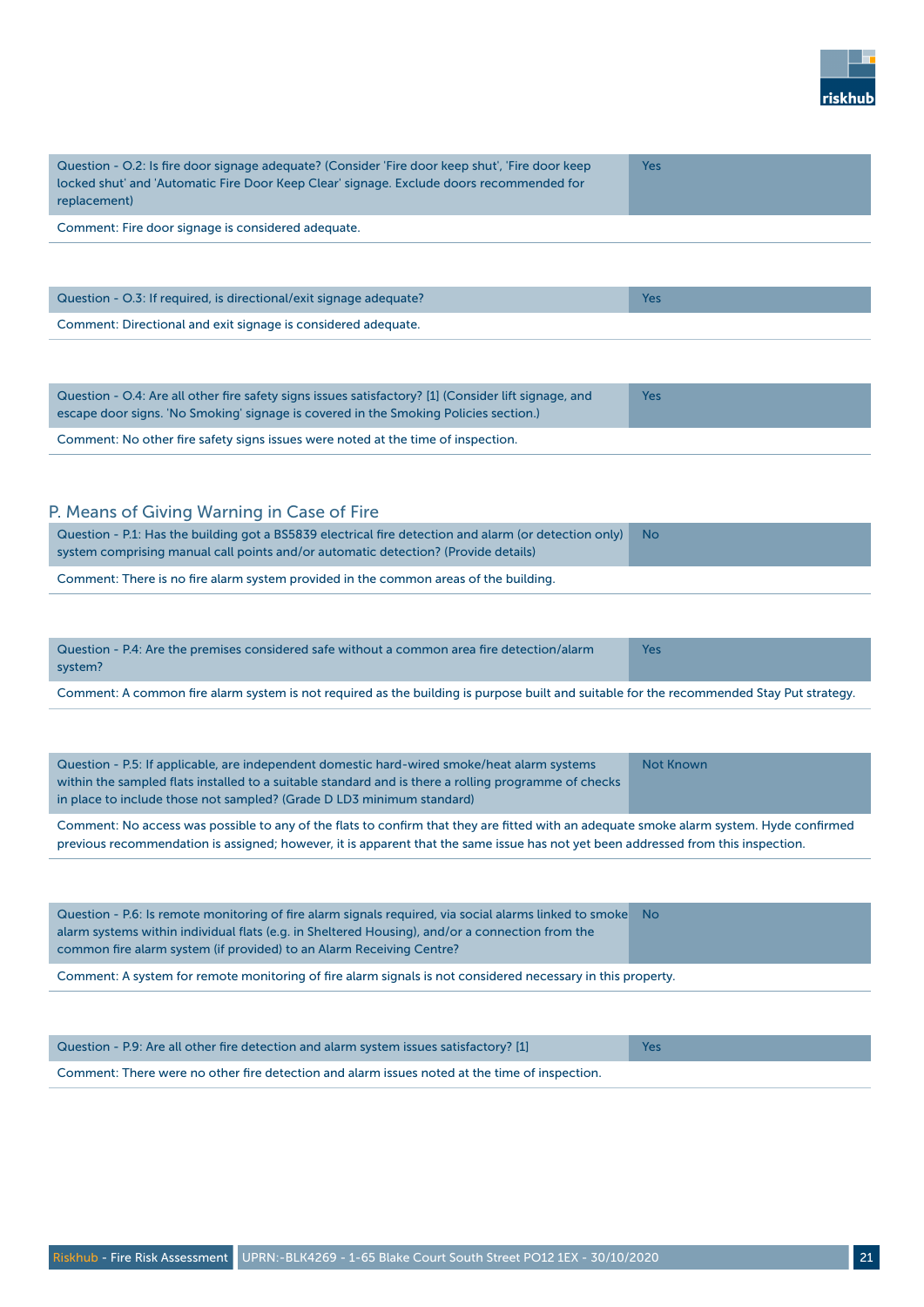

### Q. Limiting Fire Spread

| Q. Limiting Fire Spread                                                                                                                                                                                                                                                                   |                       |
|-------------------------------------------------------------------------------------------------------------------------------------------------------------------------------------------------------------------------------------------------------------------------------------------|-----------------------|
| Question - Q.1: In general, is the level of compartmentation adequate for the use and evacuation<br>strategy for the property? (Special consideration should be given to converted or non 'purpose<br>built' premises)                                                                    | Yes                   |
| Comment: The property is a purpose built block with what appears to be an adequate standard of compartmentation (subject to<br>recommendations which may be noted elsewhere in this report).                                                                                              |                       |
|                                                                                                                                                                                                                                                                                           |                       |
| Question - Q.2: Are any hidden voids identified during the inspection appropriately enclosed and/<br>or fire-stopped? (consider above suspended ceilings and behind casings)                                                                                                              | <b>Not Applicable</b> |
| Comment: No hidden voids were identified during this inspection. (A Type 1 Fire Risk Assessment (non-intrusive/non-destructive) is unable to<br>provide full information in this regard).                                                                                                 |                       |
|                                                                                                                                                                                                                                                                                           |                       |
| Question - Q.3: Are services risers, shafts, ducts and cupboards in the common area appropriately<br>enclosed with fire resisting construction and adequately fire-stopped?                                                                                                               | Yes                   |
| Comment: From sample inspection, services risers/cupboards appear to be adequately fire-resisting and firestopped. Riser cupboards on the<br>10th & 3rd floors were sampled.                                                                                                              |                       |
|                                                                                                                                                                                                                                                                                           |                       |
| Question - Q.4: Are pipes and other services provided with adequate fire-stopping measures as<br>required where they pass through fire resisting construction? (Consider fire collars etc)                                                                                                | Yes                   |
| Comment: Firestopping around services exiting the risers/cupboards sampled would appear to be adequate.                                                                                                                                                                                   |                       |
|                                                                                                                                                                                                                                                                                           |                       |
| Question - Q.5: If a waste chute is provided within the building are adequate measures in place to<br>limit fire spread/growth? (Consider provision of fusible link dampers and sprinklers etc)                                                                                           | <b>Yes</b>            |
| Comment: A waste chute is provided in the property, which is located within the protected escape route. Hopper doors ARE self-closing and<br>HAVE adequate seals. A fusible link damper IS fitted to the base of the waste chute. A sprinkler IS provided at the base of the waste chute. |                       |
|                                                                                                                                                                                                                                                                                           |                       |
| Question - Q.6: Are any roof space voids present above the common areas provided with adequate<br>compartmentation to support the evacuation strategy for the building?                                                                                                                   | <b>Not Applicable</b> |
| Comment: There were no roof voids noted above the common areas - the building has a flat roof.                                                                                                                                                                                            |                       |
|                                                                                                                                                                                                                                                                                           |                       |
| Question - Q.7: Are electrical installations/intakes enclosed in fire rated construction? (Where<br>necessary)                                                                                                                                                                            | <b>Yes</b>            |
| Comment: The electrical intake/meter cupboard appears to be adequately fire resisting and firestopped.                                                                                                                                                                                    |                       |
|                                                                                                                                                                                                                                                                                           |                       |
| Question - Q.8: Is compartmentation maintained behind electrical meter cabinets recessed into flat<br>walls and/or between the meter cabinet and the common area?                                                                                                                         | <b>Not Applicable</b> |
| Comment: There are no electrical meter cabinets recessed into flat compartment walls in this property.                                                                                                                                                                                    |                       |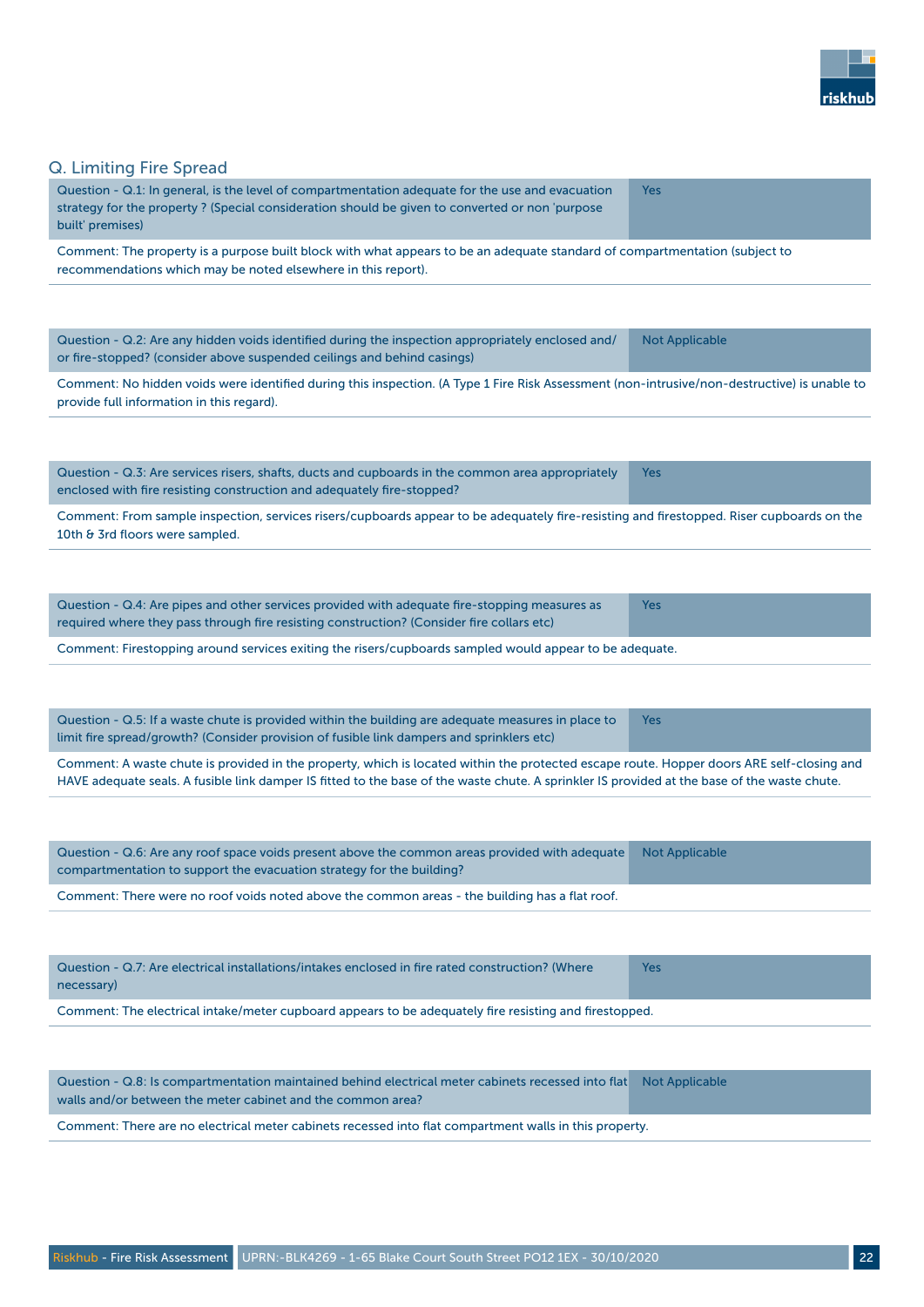

| Question - Q.9: If present, are common ventilation systems, ventilation ducts and grills adequate to<br>limit fire spread/growth? (Consider dampers etc.)                                                                                                                                                                               | <b>Not Applicable</b> |  |
|-----------------------------------------------------------------------------------------------------------------------------------------------------------------------------------------------------------------------------------------------------------------------------------------------------------------------------------------|-----------------------|--|
| Comment: There were no common ventilation systems noted within this property.                                                                                                                                                                                                                                                           |                       |  |
|                                                                                                                                                                                                                                                                                                                                         |                       |  |
| Question - Q.10: Are wall and ceiling linings appropriate to limit fire spread?                                                                                                                                                                                                                                                         | <b>Yes</b>            |  |
| Comment: The wall and ceiling linings would appear to be appropriate to limit fire spread.                                                                                                                                                                                                                                              |                       |  |
|                                                                                                                                                                                                                                                                                                                                         |                       |  |
| Question - Q.11: If provided, are soft furnishings in common areas appropriate to limit fire spread/<br>growth?                                                                                                                                                                                                                         | <b>Not Applicable</b> |  |
| Comment: There were no soft furnishings noted within the common areas at the time of inspection.                                                                                                                                                                                                                                        |                       |  |
|                                                                                                                                                                                                                                                                                                                                         |                       |  |
| Question - Q.12: If provided, are curtains or drapes within common areas appropriate to limit fire<br>spread/growth?                                                                                                                                                                                                                    | <b>Not Applicable</b> |  |
| Comment: There were no curtains or drapes noted within the common areas at the time of inspection.                                                                                                                                                                                                                                      |                       |  |
|                                                                                                                                                                                                                                                                                                                                         |                       |  |
| Question - Q.13: Are the external walls of the building satisfactory with regard to fire spread?<br>(Consider combustibility of cladding, external insulation systems, spandrel panels and balconies<br>etc. if provided).                                                                                                              | Yes                   |  |
| Comment: The topmost habitable storey height of the building is estimated to be in excess of 18m, and materials used for the external walls<br>(including 'specified attachments' as defined in Building Regulations) appear to be adequate with regard to combustibility and fire spread.<br>Rendered concrete over a brick substrate. |                       |  |
|                                                                                                                                                                                                                                                                                                                                         |                       |  |
| Question - Q.14: Are all other fire spread/compartmentation issues satisfactory? [1]                                                                                                                                                                                                                                                    | Yes                   |  |
| Comment: There were no other fire spread/compartmentation issues noted at the time of inspection.                                                                                                                                                                                                                                       |                       |  |
|                                                                                                                                                                                                                                                                                                                                         |                       |  |
|                                                                                                                                                                                                                                                                                                                                         |                       |  |
| R. Fire Extinguishing Appliances                                                                                                                                                                                                                                                                                                        |                       |  |
| Question - R.1: Are portable fire extinguishers provided in the common areas, including staff/plant<br>rooms? (Give details of any provision)                                                                                                                                                                                           | <b>Yes</b>            |  |
| Comment: Water & Co2 extinguisher provided in the bin chamber/ caretakers area, Co2 extinguisher provided in the electrical intake room<br>assumed in the lift plant room also.                                                                                                                                                         |                       |  |

Question - R.2: Is it considered appropriate to provide portable fire extinguishers in the areas noted Yes given the building occupancy?

Comment: The provision of portable fire extinguishers is considered appropriate for this property as they are in non-residential areas only where staff/contractors are expected to be trained in their safe usage.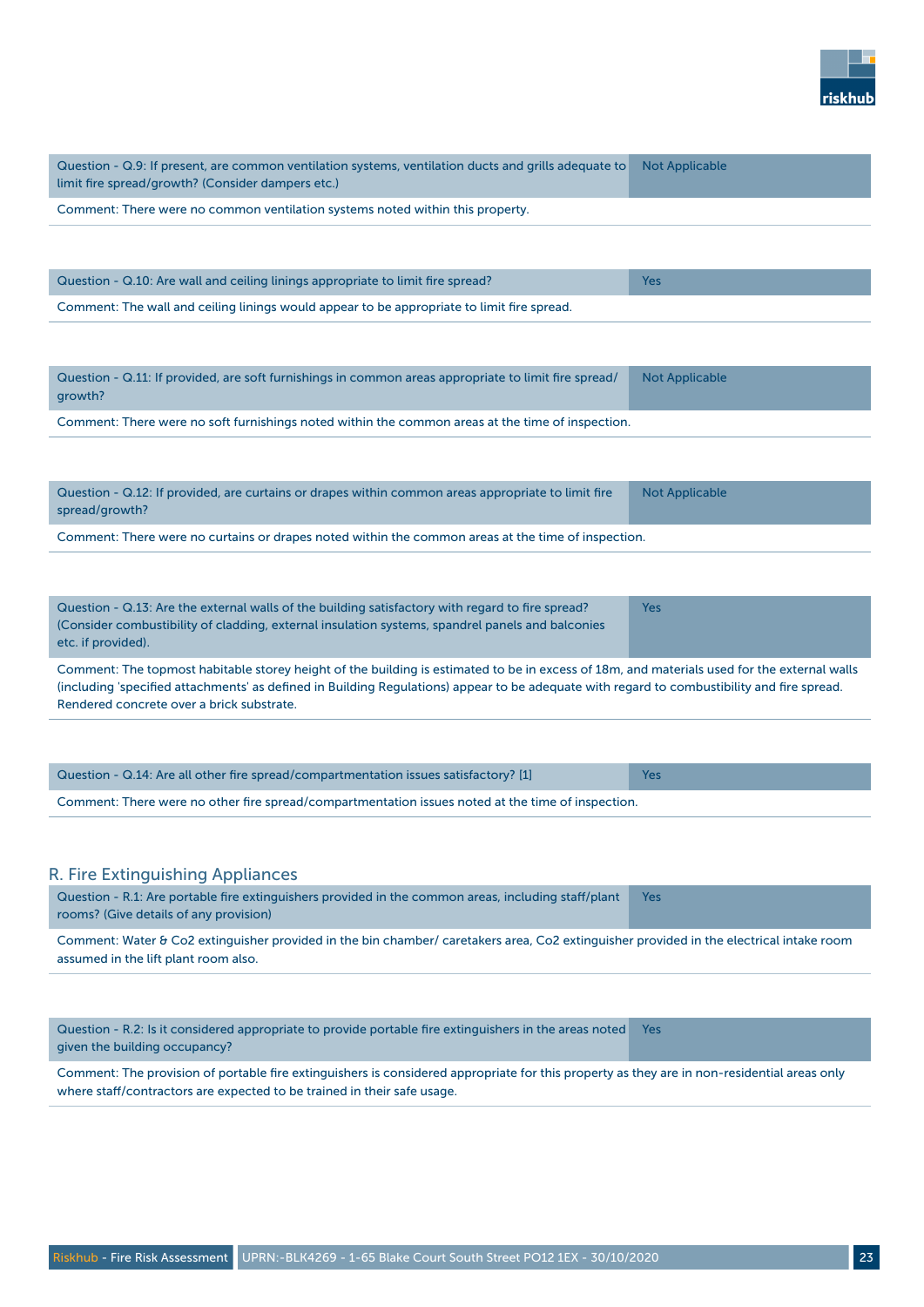

| Question - R.3: Is the existing provision of portable fire extinguishers considered adequate for the<br>building (type, number, location etc.)?                    | Yes        |
|--------------------------------------------------------------------------------------------------------------------------------------------------------------------|------------|
| Comment: The type, number and location of portable fire extinguishers are considered adequate for the risks present.                                               |            |
|                                                                                                                                                                    |            |
| Question - R.4: Are all fire extinguishing appliances suitably located and readily accessible?                                                                     | <b>Yes</b> |
| Comment: The portable fire extinguishers provided are appropriately located and readily accessible.                                                                |            |
|                                                                                                                                                                    |            |
| S. Other Fire Safety Systems and Equipment                                                                                                                         |            |
| Question - S.1: Is the building provided with drop key override switch facilities for Fire and Rescue<br>Service access?                                           | <b>Yes</b> |
| Comment: A drop key override switch facility is provided which worked satisfactorily when tested.                                                                  |            |
|                                                                                                                                                                    |            |
| Question - S.2: Is the building provided with a fire mains system? (Dry or wet riser etc.)                                                                         | <b>Yes</b> |
| Comment: The building is provided with a fire main: Dry Rising Main with an inlet to the front of the property and outlets in the in the<br>accommodation lobbies. |            |
|                                                                                                                                                                    |            |
| Question - S.3: Is the building provided with a lift (or lifts) used for fire safety purposes?<br>(Firefighting, fireman's or evacuation lift)                     | Yes        |
| Comment: The building is provided with a lift used for fire safety purposes:- Firemans override switch provided on the ground floor adjacent<br>to the lift.       |            |
|                                                                                                                                                                    |            |
| Question - S.4: Is the building provided with disabled evacuation aids? (Evacuation chairs, sheets,<br>mats or sledges etc.)                                       | No         |
| Comment: The building has no apparatus for the evacuation of people with disabilities.                                                                             |            |
|                                                                                                                                                                    |            |
| Question - S.5: Is a sprinkler system provided within the building? (provide details of type and<br>extent)                                                        | <b>Yes</b> |
| Comment: The sprinkler system provided in the building is for the bin chute bin store only to a BSEN12845:2004 standard, also see K1.                              |            |
|                                                                                                                                                                    |            |
| Question - S.6: Are hose reels provided within the building?                                                                                                       | <b>No</b>  |
| Comment: Hose reels are not provided within the building.                                                                                                          |            |
|                                                                                                                                                                    |            |
| Question - S.7: Is any other relevant fire safety system or equipment installed? [1] (state type of<br>system and comment as necessary)                            | No         |
| Comment: There are no other relevant fire safety systems or equipment installed.                                                                                   |            |
|                                                                                                                                                                    |            |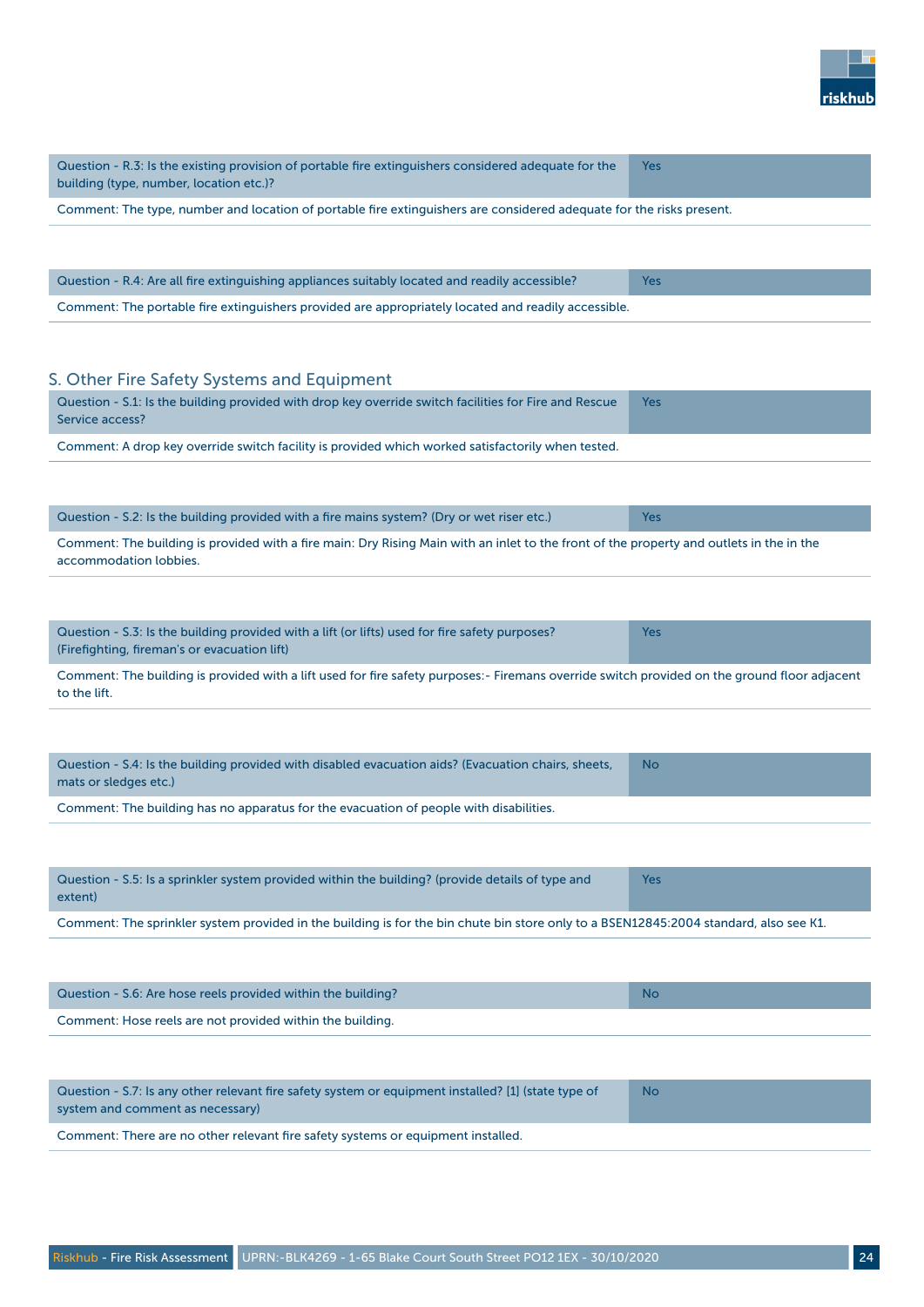

#### Fire Safety Management

#### T. Procedures and Arrangements

| Question - T.1: Please CONFIRM the Property Designation | A designation other than General |
|---------------------------------------------------------|----------------------------------|
|                                                         | Needs (5 Storeys and under)      |
|                                                         |                                  |

Comment: 11 storey purpose-built general needs.

| Question - T.2: Has a competent person(s) been appointed within the organisation to assist in | <b>Yes</b> |
|-----------------------------------------------------------------------------------------------|------------|
| undertaking preventative and protective fire safety measures?                                 |            |

Comment: Hyde advises that a Compliance Fire Risk Task Force has been established within the organisation to assist with undertaking preventative and protective fire safety measures. Savills is engaged to provide risk assessment and other fire safety advice.

| Acception of A. And theme components more relative to others to the critical of fine and continued | $V = -$ |
|----------------------------------------------------------------------------------------------------|---------|
|                                                                                                    |         |
| Comment: Hyde advises that a record of fire safety arrangements is held for all blocks on CoRAS.   |         |
| Question - T.3: Is there a suitable record of the fire safety arrangements?                        | Yes     |

| Question - T.4: Are there appropriate procedures in place in the event of fire and are these<br>documented? | <b>Yes</b> |
|-------------------------------------------------------------------------------------------------------------|------------|
| Comment: Hyde advises that all blocks have a published fire strategy in event of fire.                      |            |

Question - T.5: Are there suitable arrangements for calling the Fire Service, meeting them on arrival and providing relevant information? Yes

Comment: The building is not staffed and residents are required to self-evacuate if necessary. Residents will call the Fire and Rescue Service if they become aware of a fire.

| Question - T.6: Are there suitable fire assembly points away from any risk?                           | Not Applicable |
|-------------------------------------------------------------------------------------------------------|----------------|
| Comment: The building has a Stay Put evacuation strategy and no general assembly points are required. |                |

| Question - T.7: Are there adequate procedures in place for the evacuation of people with a<br>disability who are likely to be present?                                         | <b>Not Applicable</b> |
|--------------------------------------------------------------------------------------------------------------------------------------------------------------------------------|-----------------------|
| Comment: The building has a Stay Put evacuation strategy, with no full-time staff presence. Residents are expected to self-evacuate if<br>necessary. (Refer to Question K.16). |                       |
|                                                                                                                                                                                |                       |
| Question - T.8: Are staff nominated to use fire extinguishing appliances in the event of fire?                                                                                 | <b>Not Applicable</b> |

Comment: There is no staff presence in the building except for occasional attendance.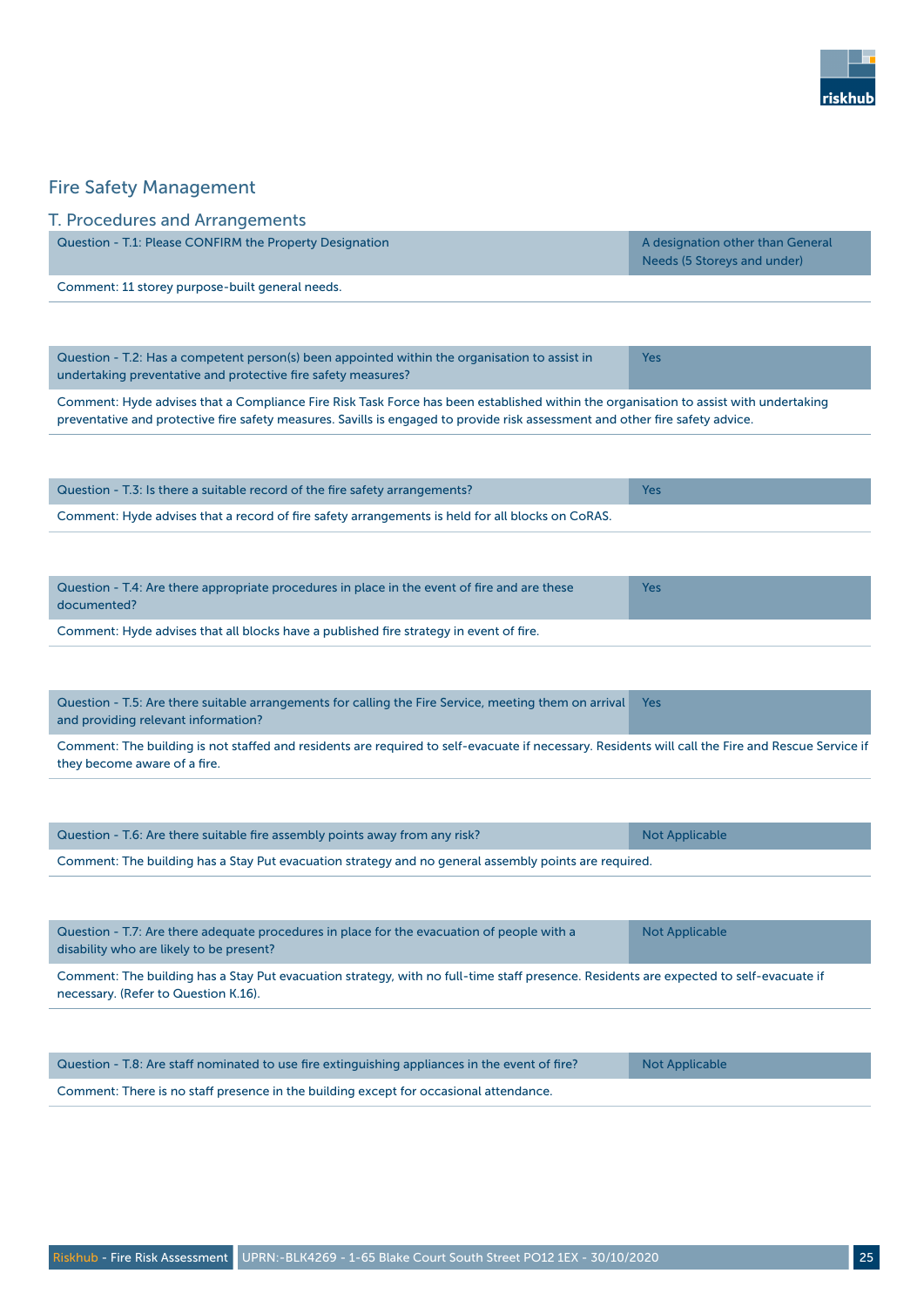

| Question - T.9: Are staff nominated to assist with evacuations in the event of fire?  | Not Applicable |
|---------------------------------------------------------------------------------------|----------------|
| Comment: There is no staff presence in the building except for occasional attendance. |                |

| Question - T.10: Is there appropriate liaison with the local Fire and Rescue Service?                                                                                                                                              | Not Applicable                                                                                                  |
|------------------------------------------------------------------------------------------------------------------------------------------------------------------------------------------------------------------------------------|-----------------------------------------------------------------------------------------------------------------|
| the contract of the contract of the contract of the contract of the contract of the contract of the contract of<br>the contract of the contract of the contract of the contract of the contract of the contract of the contract of | the contract of the contract of the contract of the contract of the contract of the contract of the contract of |

Comment: Not applicable to these premises at the time of this assessment. At one time dry rising mains testing/ training was done by local Fire & Rescue services but testing is now completed by Alphatrack.

| Question - T.11: Are routine in-house fire safety checks carried out? (Including control and  | Yes |
|-----------------------------------------------------------------------------------------------|-----|
| indicating equipment normal, extinguishers in place and visible, lighting working, fire doors |     |
| (frames/seals/closing), fastenings, final exits and escape routes clear)                      |     |

Comment: Management advises that routine in-house fire safety checks are being carried out by staff. On-site or duty Caretaker undertakes a walkthrough twice per day to check escape routes are clear and fire doors not wedges or damaged. Any deficiencies are reported for repair.

| Question - T.12: Are all other fire safety management issues satisfactory?                  | <b>Yes</b> |
|---------------------------------------------------------------------------------------------|------------|
| Comment: There were no other fire safety management issues noted at the time of inspection. |            |

#### U. Training and Drills

| Question - U.1: Do staff receive adequate induction and annual refresher fire safety training (to<br>include fire risks in the premises, fire safety measures in the building, action in the event of fire and<br>on hearing alarm)? | <b>Not Applicable</b> |
|--------------------------------------------------------------------------------------------------------------------------------------------------------------------------------------------------------------------------------------|-----------------------|
| Comment: The building has no staff present so fire safety training is not required.                                                                                                                                                  |                       |

| Question - U.4: Are fire drills carried out at appropriate intervals?                     | Not Applicable |
|-------------------------------------------------------------------------------------------|----------------|
| Comment: The building has a Stay Put evacuation strategy so fire drills are not required. |                |

#### V. Testing and Maintenance

| Question - V.2: Is the common area emergency lighting system tested and serviced in accordance<br>with relevant quidance?                                                                                           | Yes |
|---------------------------------------------------------------------------------------------------------------------------------------------------------------------------------------------------------------------|-----|
| Comment: Management confirms via the Riskhub Client Portal that inspection and testing of the system/equipment are in accordance with<br>the appropriate quidance. The previous recommendation was marked Approved. |     |
|                                                                                                                                                                                                                     |     |

Question - V.3: Are all fire extinguishers tested and serviced in accordance with relevant guidance? Yes

Comment: Hyde advises that fire extinguisher servicing is carried out annually. The last service date noted was: 08/20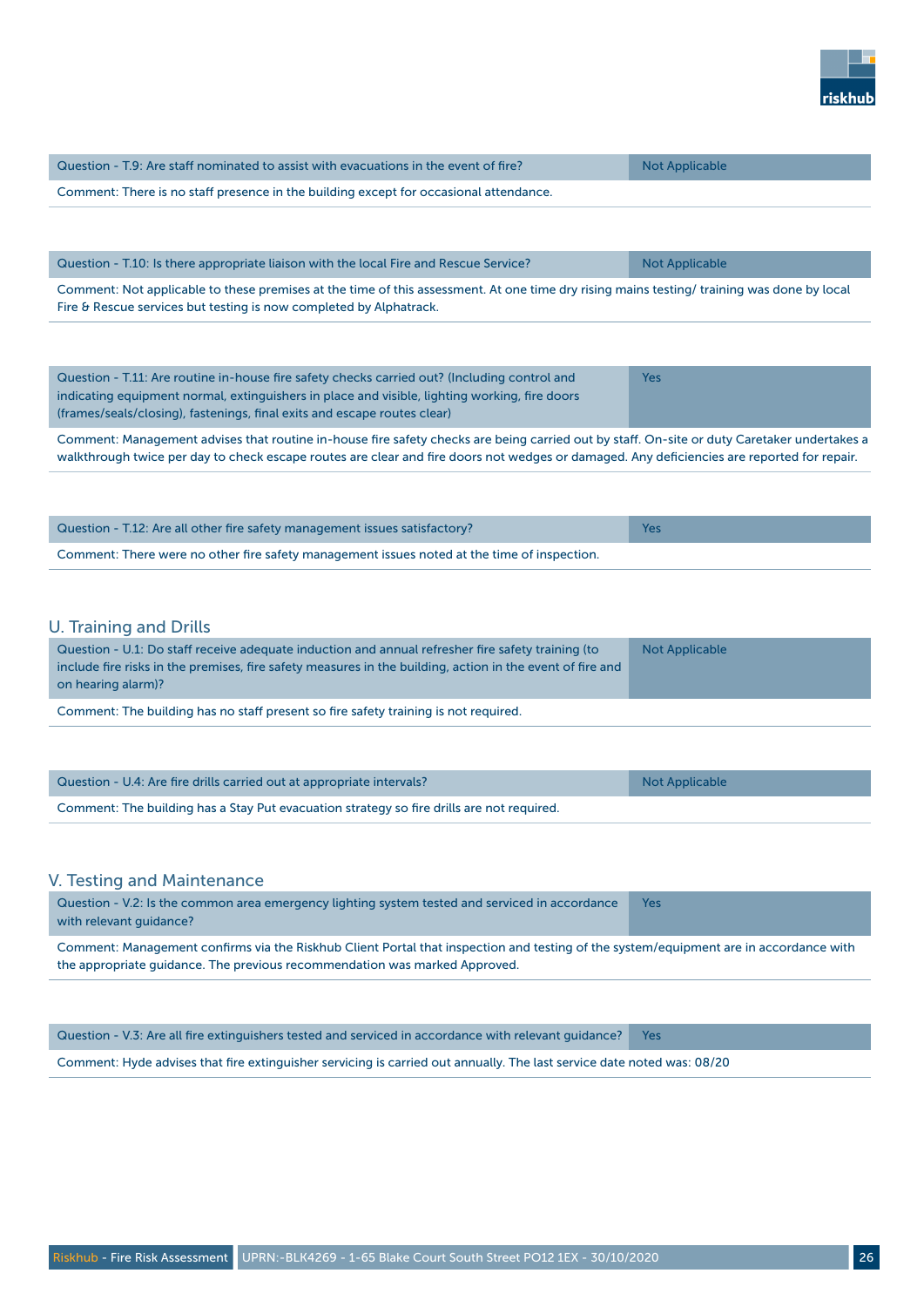

Question - V.4: Are fire mains inspected, tested and serviced in accordance with relevant guidance? Yes

Comment: Hyde advises that six-monthly inspections and annual testing and servicing of wet or dry fire mains are carried out where these systems are fitted in properties.

Question - V.5: Is the lightning protection system inspected and tested in accordance with relevant guidance? Yes

Comment: Hyde advises that annual inspection and testing of lightning protection systems takes place where fitted to properties.

| Question - V.8: Are access control systems inspected, tested and serviced in accordance with<br>relevant guidance? | Yes |
|--------------------------------------------------------------------------------------------------------------------|-----|
|                                                                                                                    |     |

Comment: Hyde advise that access control systems (including drop key switches) are inspected, tested and serviced in accordance with relevant guidance, and records held on a central database.

Question - V.9: Are drop key override switch facilities for Fire and Rescue Service access working satisfactorily, inspected, tested and serviced in accordance with relevant guidance? Yes

Comment: Hyde advise that access control systems (including drop key switches) are inspected, tested and serviced in accordance with relevant guidance, and records held on a central database.

Question - V.10: Are lifts in the building used for fire safety purposes inspected, tested and serviced in accordance with relevant guidance? (Firefighting, fireman's or evacuation lift) Yes

Comment: Hyde advises that all lifts are inspected, tested and serviced in accordance with relevant legislation and guidance.

Question - V.11: Is the sprinkler system provided within the building inspected, tested and serviced in accordance with relevant guidance? Yes Comment: Hyde advises that sprinkler systems (where fitted) are inspected, tested and serviced in accordance with relevant guidance.

W. Records

| Question - W.1: Is there a log book on the premises?                       |  |
|----------------------------------------------------------------------------|--|
| Comment: A logbook was seen on site during the inspection but not accessed |  |

Comment: A logbook was seen on site during the inspection but not accessed.

| Question - W.2: Are details of fire drills recorded?                                      | Not Applicable |
|-------------------------------------------------------------------------------------------|----------------|
| Comment: The building has a Stay Put evacuation strategy so fire drills are not required. |                |

| Question - W.3: Are details of fire safety training recorded?                        | Not Applicable |
|--------------------------------------------------------------------------------------|----------------|
| Comment: There are no staff present on-site so fire safety training is not required. |                |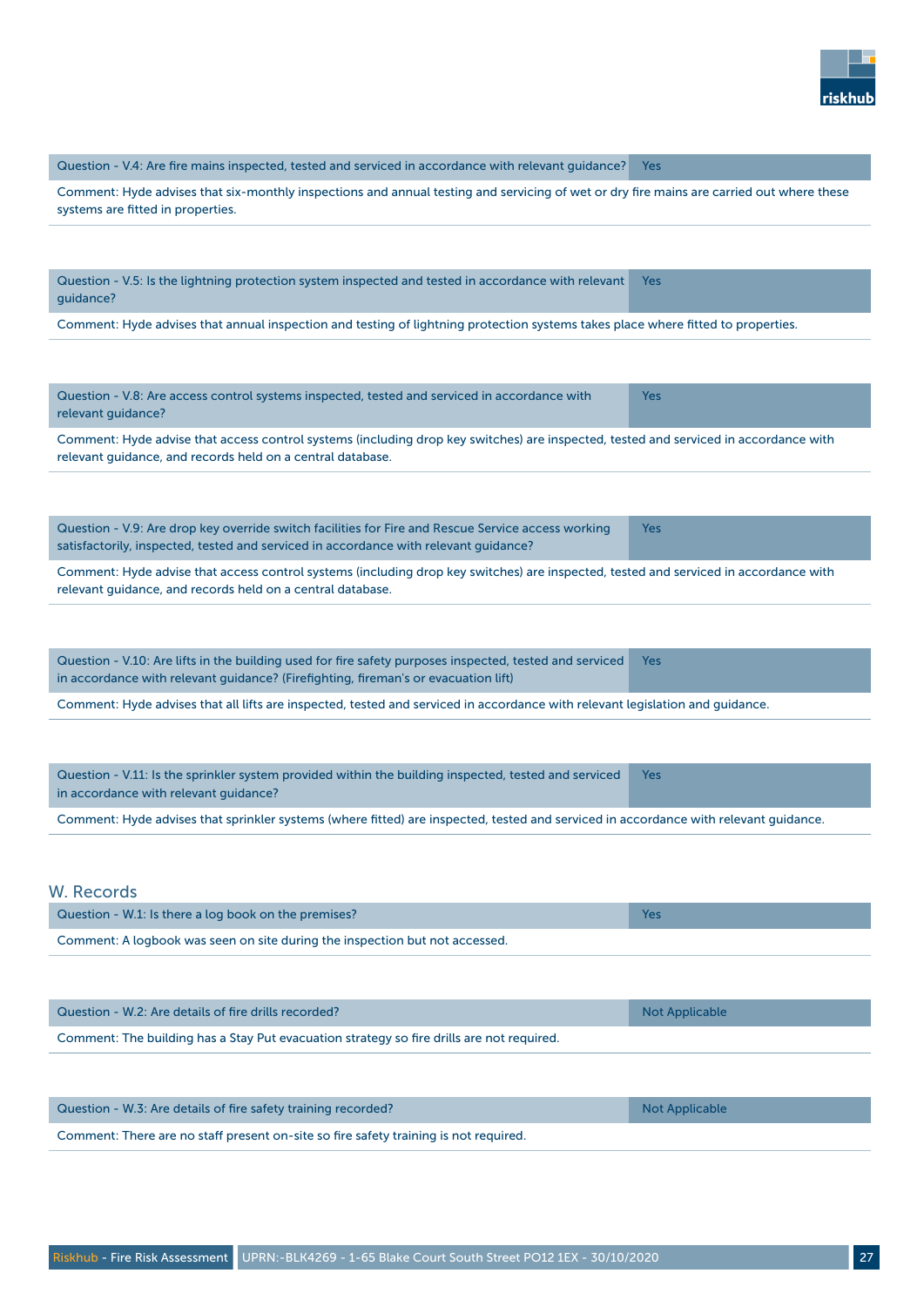

| Question - W.4: Are routine in-house fire safety checks recorded?                                                                                                                                             | Yes        |
|---------------------------------------------------------------------------------------------------------------------------------------------------------------------------------------------------------------|------------|
| Comment: Management confirms via the Riskhub Client Portal that appropriate records are held. The previous recommendation has been<br>marked Approved.                                                        |            |
|                                                                                                                                                                                                               |            |
| Question - W.6: Are emergency lighting system inspections, tests and servicing recorded?                                                                                                                      | Yes        |
| Comment: Management confirms via the Riskhub Client Portal that inspection and testing of the system/equipment are in accordance with<br>the appropriate guidance. Records are presumed to be held centrally. |            |
|                                                                                                                                                                                                               |            |
| Question - W.7: Are records kept of the fire extinguisher inspections, tests and servicing?                                                                                                                   | <b>Yes</b> |
| Comment: Hyde advises that records of inspection, testing and/or servicing are held electronically in a central database.                                                                                     |            |
|                                                                                                                                                                                                               |            |
|                                                                                                                                                                                                               |            |
| Question - W.8: Are fire mains inspections, tests and services recorded?                                                                                                                                      | <b>Yes</b> |
| Comment: Hyde advises that records of inspection, testing and/or servicing are held electronically in a central database.                                                                                     |            |
|                                                                                                                                                                                                               |            |
| Question - W.9: Are records kept of the lightning protection system inspections, tests and<br>servicing?                                                                                                      | <b>Yes</b> |
| Comment: Hyde advises that records of inspection, testing and/or servicing are held electronically in a central database.                                                                                     |            |
|                                                                                                                                                                                                               |            |
| Question - W.12: Are the access control system inspections, tests and servicing recorded?                                                                                                                     | <b>Yes</b> |
| Comment: Hyde advises that records of inspection, testing and/or servicing are held electronically in a central database.                                                                                     |            |
|                                                                                                                                                                                                               |            |
| Question - W.13: Are drop key override switch facilities inspections, tests and services recorded?                                                                                                            | Yes        |
| Comment: Hyde advises that records of inspection, testing and/or servicing are held electronically in a central database.                                                                                     |            |
|                                                                                                                                                                                                               |            |
| Question - W.14: Are inspections, tests and servicing of lifts used for fire safety purposes recorded?                                                                                                        | <b>Yes</b> |
| Comment: Hyde advises that records of inspection, testing and/or servicing are held electronically in a central database.                                                                                     |            |
|                                                                                                                                                                                                               |            |
| Question - W.15: Are the sprinkler systems inspections, tests and services recorded?                                                                                                                          | Yes        |
| Comment: Hyde advises that records of inspection, testing and/or servicing are held electronically in a central database.                                                                                     |            |
|                                                                                                                                                                                                               |            |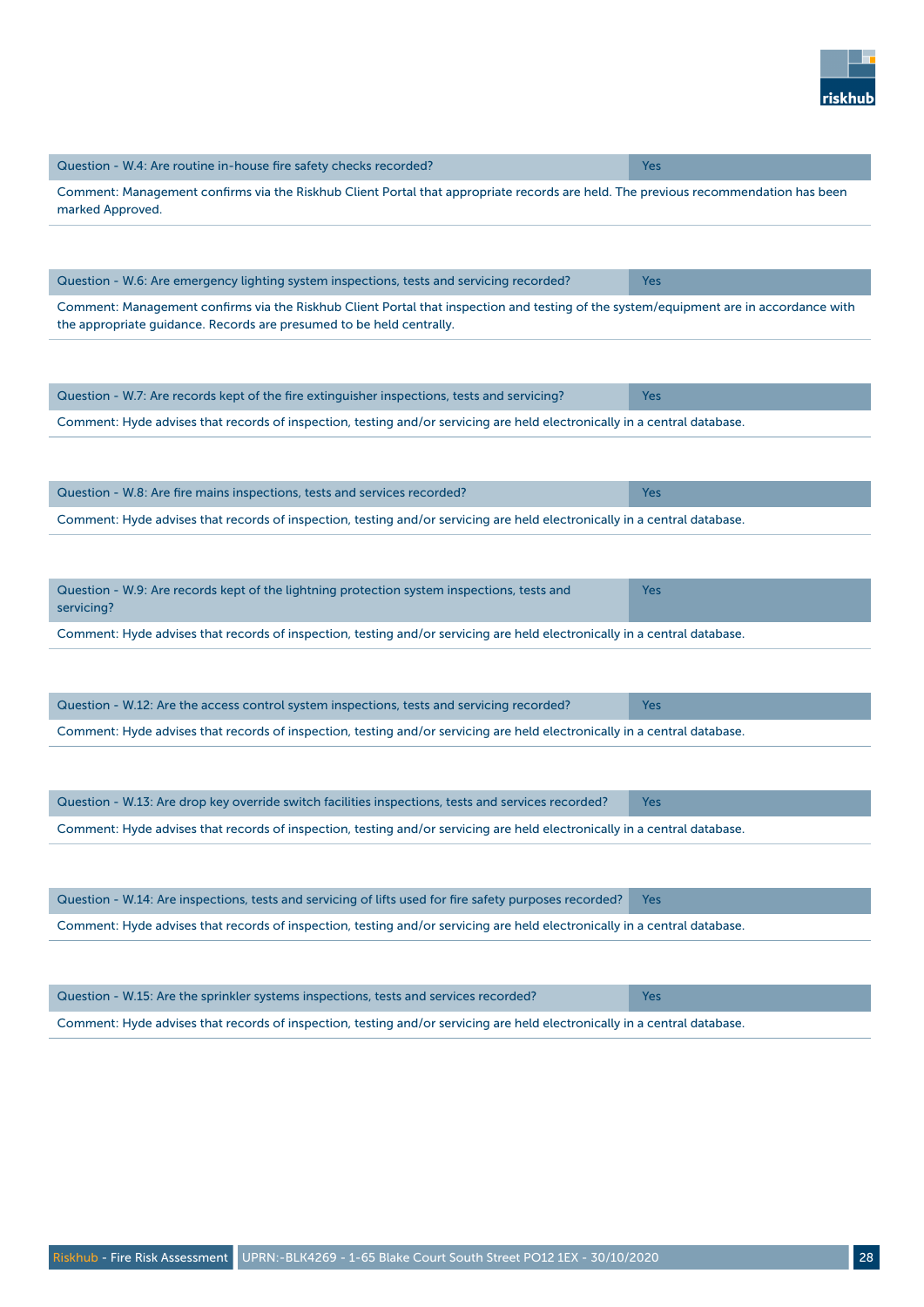

### Additional Issues

| <b>X. Electrical Services</b>                                                                                                                                                                                                                                                         |            |
|---------------------------------------------------------------------------------------------------------------------------------------------------------------------------------------------------------------------------------------------------------------------------------------|------------|
| Question - X.1: Are any wiring systems visible within the common escape route(s) supported in<br>accordance with BS 7671:2018 (as amended) such that they will not be liable to premature collapse<br>in the event of fire? (Consider the use of non-metallic cable clips, ties etc.) | <b>Yes</b> |
| Comment: Management confirms via the Riskhub Client Portal that surface mounted wiring systems are adequately supported to prevent<br>premature collapse in a fire. The previous recommendation has been Approved.                                                                    |            |
| <b>Y. Gas Services</b>                                                                                                                                                                                                                                                                |            |
| Question - Y.1: Are there any fixed gas installations present within the common parts of the<br>building? (Consider gas pipework and meters)                                                                                                                                          | <b>No</b>  |
| Comment: There were no gas installations noted within the common parts of the building.                                                                                                                                                                                               |            |

#### Z. Other Issues

| Question - Z.1: Are all other issues deemed satisfactory? [1]                 |  |
|-------------------------------------------------------------------------------|--|
| Comment: There were no other relevant issues noted at the time of inspection. |  |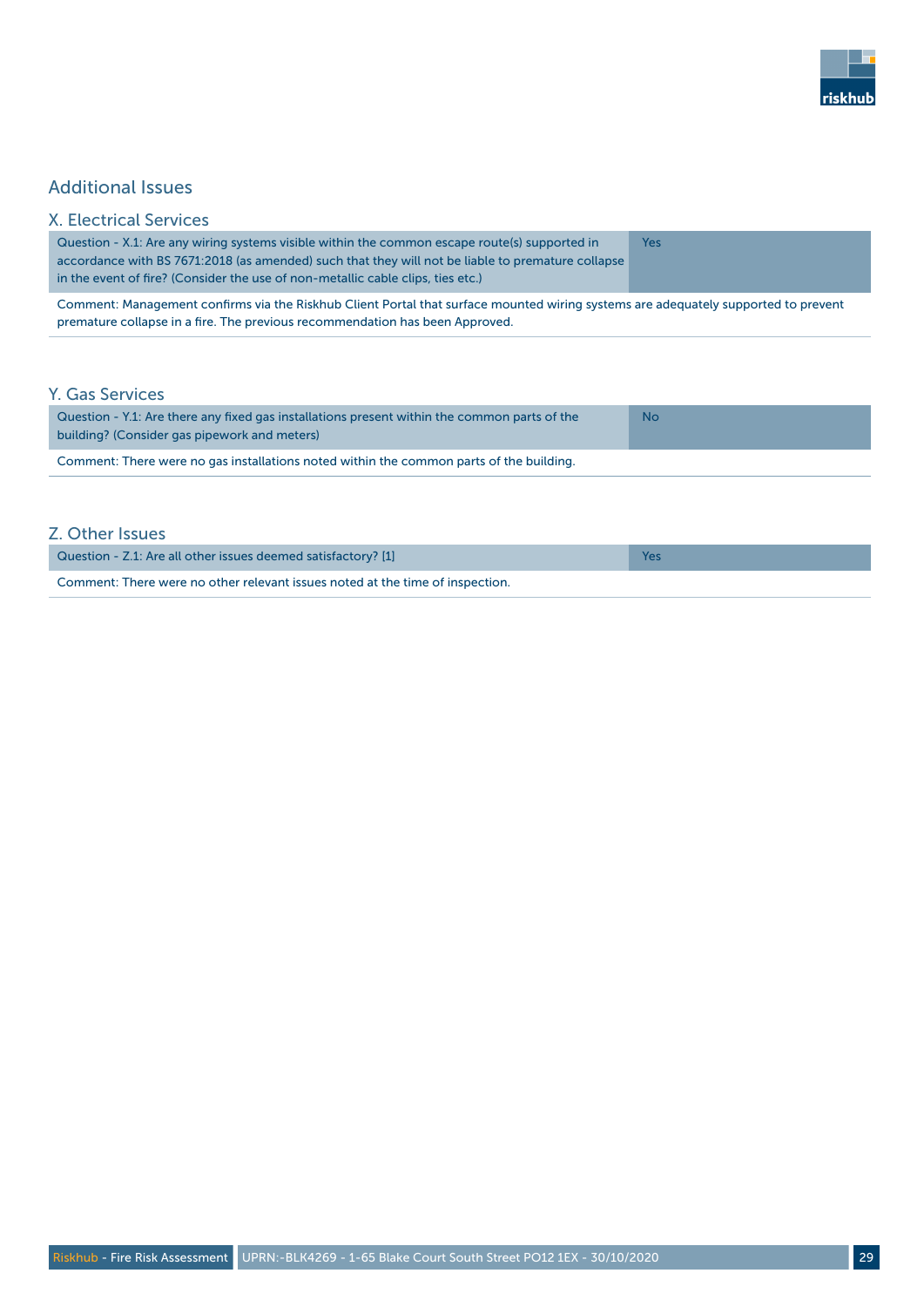## BAFE Certificate



| Part 1a             | Name & Address of Certificated Organisation:<br>Savills (UK) Ltd, 33 Margaret Street, London, W1G 0JD                                              |
|---------------------|----------------------------------------------------------------------------------------------------------------------------------------------------|
| Part 1b             | BAFE registration number of issuing Certificated Organization:<br><b>NSI00539</b>                                                                  |
| Part 2              | Name of client:<br><b>Hyde Housing Group</b>                                                                                                       |
| Part 3a             | Address of premises for which the fire risk assessment was carried out:<br>1-65 Blake Court<br><b>South Street</b><br>Hampshire<br><b>PO12 1EX</b> |
| Part 3 <sub>h</sub> | Part or parts of the premises to which the fire risk assessment applies:<br>Common Parts only (not dwellings, where applicable)                    |
| Part 4              | Brief description of the scope and purpose of the fire risk assessment:<br>Life Safety (as per agreed Specification)                               |
| Part 5              | Effective date of the fire risk assessment:<br>30/10/2020                                                                                          |
| Part 6              | Recommended date for reassessment of the premises:<br>30/10/2021                                                                                   |
| Part 7              | Unique reference number of this certificate:<br><b>Refer to Master Property List</b>                                                               |

This certificate is issued by the organization named in Part 1 of the schedule in respect of fire risk assessment provided for the person(s) or organization named in Part 2 of the schedule at the premises and / or part of the premises identified in Part 3 of the schedule.

We, being currently a 'Certificated Organization' in respect of fire risk assessment identified in the schedule, certify that the fire risk assessment referred to in the schedule complies with the Specification identified in the schedule and with all other requirements as currently laid down within the BAFE SP205 Scheme in respect of such fire risk assessment.

Signed for and on behalf of the issuing Certificated Organization:

John Herbison FCABE MIFireE (Director) Date of Issue 30/10/2020